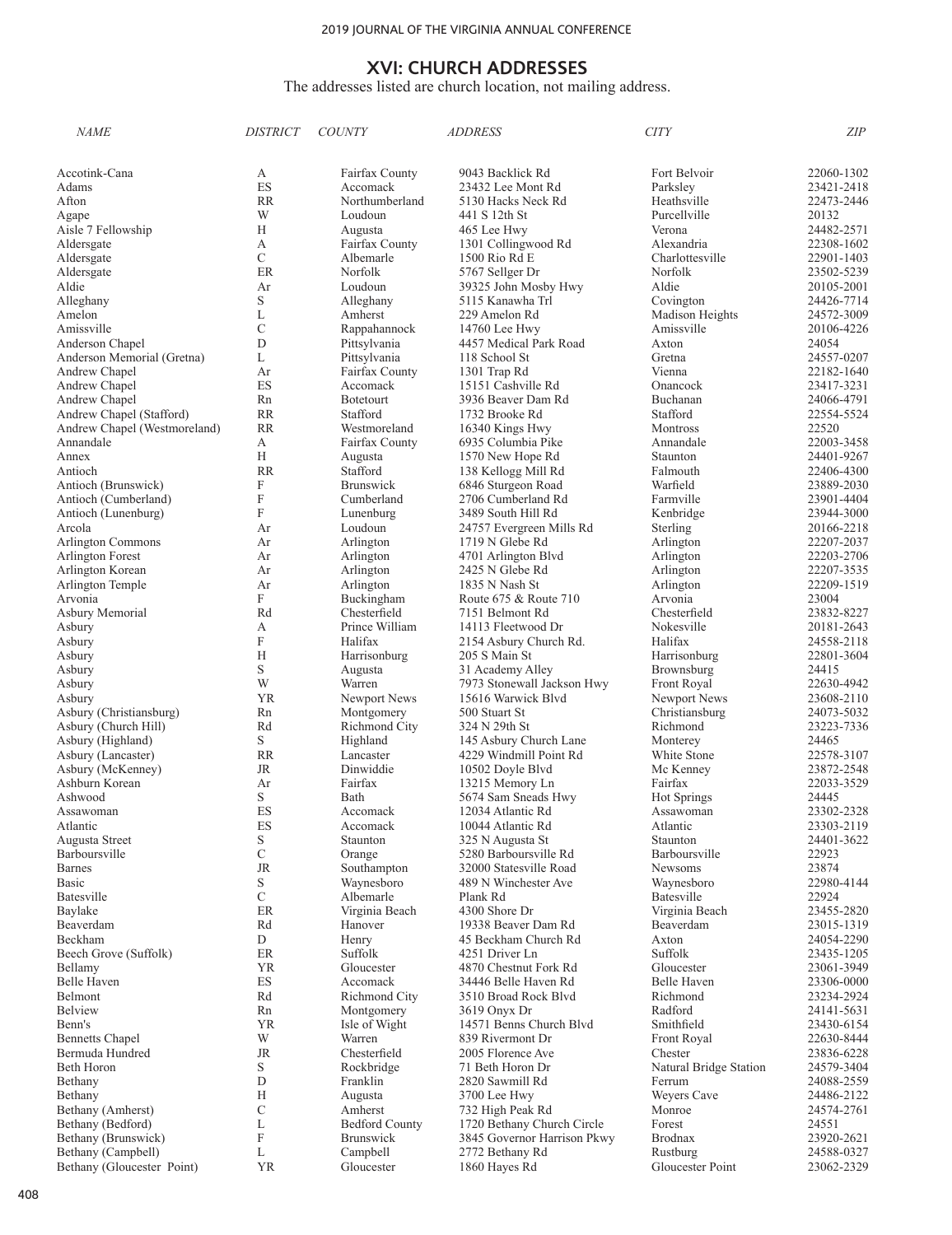| <b>NAME</b>                                        | <i>DISTRICT</i>                | <b>COUNTY</b>                  | <i>ADDRESS</i>                                        | <b>CITY</b>                   | <b>ZIP</b>               |
|----------------------------------------------------|--------------------------------|--------------------------------|-------------------------------------------------------|-------------------------------|--------------------------|
| Bethany (Hampton)                                  | YR                             | Hampton                        | 1509 Todds Ln                                         | Hampton                       | 23666-2946               |
| Bethany (Isle of Wight)                            | YR                             | Isle of Wight                  | 15175 Bethany Church Road                             | Smithfield                    | 23430-1327               |
| Bethany (Norwood)                                  | C                              | Nelson                         | 386 Findlay Gap Dr                                    | Wingina                       | 24599-3017               |
| Bethany (Purcellville)                             | W                              | Loudoun                        | 100 W Main St                                         | Purcellville                  | 20132-3023               |
| Bethany (Reedville)                                | <b>RR</b>                      | Northumberland                 | 454 Main Street                                       | Reedville                     | 22539                    |
| Bethany-Ebenezer                                   | L                              | Pittsylvania                   | 663 Dearing Ford Rd                                   | <b>Lynch Station</b>          | 24571                    |
| Bethel                                             | ES                             | Accomack                       | 6369 Occohannock Neck Rd                              | Jamesville                    | 23398-0000               |
| Bethel                                             | ER                             | Virginia Beach                 | 465 Princess Anne Rd                                  | Virginia Beach                | 23457-1231               |
| Bethel                                             | <b>RR</b><br><b>RR</b>         | Lancaster<br>Caroline          | 142 Old Bethel Rd                                     | Lively                        | 22507                    |
| Bethel<br>Bethel                                   | Rn                             | Craig                          | 17380 Dawn Blvd<br>11599 Cumberland Gap Road          | Hanover<br>New Castle         | 23069-2032<br>24127      |
| Bethel (Amelia)                                    | F                              | Amelia                         | 6800 S Genito Rd                                      | Jetersville                   | 23922                    |
| Bethel (Appomattox)                                | L                              | Appomattox                     | 7262 Stonewall Rd                                     | Concord                       | 24538-3634               |
| Bethel (Brunswick)                                 | F                              | <b>Brunswick</b>               | 31 Church St                                          | Alberta                       | 23821-2001               |
| Bethel (Buckingam)                                 | F                              | Buckingham                     | <b>RR 640</b>                                         | Dillwyn                       | 23936                    |
| Bethel (Fauquier)                                  | А                              | Fauquier                       | 6903 Blantyre Rd                                      | Warrenton                     | 20187-7151               |
| Bethel (Hy)                                        | D                              | Pittsylvania                   | 4749 Morgan Ford Road                                 | Ridgeway                      | 24148                    |
| Bethel (Loudoun)                                   | W                              | Loudoun                        | 41799 Stumptown Rd                                    | Leesburg                      | 20176-6068               |
| Bethel (Mathews)                                   | YR                             | Mathews                        | 1581 Garden Creek Rd                                  | Mathews                       | 23109-2040               |
| Bethel (Nottoway)                                  | F                              | Nottoway                       | 4950 Cellar Creek Rd                                  | Blackstone                    | 23824-3604               |
| Bethel (Oilville)                                  | Rd                             | Goochland                      | 1981 Cardwell Rd                                      | Oilville                      | 23129                    |
| Bethel (Rochelle)                                  | C                              | Madison                        | 71 Bethel Ln                                          | Rochelle                      | 22738                    |
| Bethel (Warren)                                    | W                              | Warren                         | 49 Kendrick Ford Rd                                   | Front Royal                   | 22630-8526               |
| Bethel (Woodbridge)                                | А                              | Prince William                 | 13506 Minnieville Rd                                  | Woodbridge                    | 22192-4203               |
| Bethesda                                           | L                              | <b>Bedford County</b>          | 14340 Wyatts Way                                      | Huddleston                    | 24104-4137               |
| Bethia                                             | <b>JR</b>                      | Chesterfield                   | 10700 Winterpock Rd                                   | Chesterfield                  | 23832-2447               |
| Bethlehem<br>Bethlehem                             | D<br>$\mathbf S$               | Franklin                       | 2101 Goose Dam Road                                   | Rocky Mount                   | 24151-3378<br>24479-2114 |
| Bethlehem                                          | $\mathbf S$                    | Augusta<br>Augusta             | 748 Trimbles Mill Rd<br>748 Trimbles Mill Rd          | Swoope<br>Swoope              | 24479-2114               |
| Bethlehem (Concord)                                | L                              | Campbell                       | 42 Phoebe Pond Rd                                     | Concord                       | 24538                    |
| Bethlehem (Hayes)                                  | <b>YR</b>                      | Gloucester                     | 2101 Mark Pine Road                                   | Hayes                         | 23072                    |
| Bethlehem (Moneta)                                 | L                              | <b>Bedford County</b>          | 13586 S Old Moneta Rd                                 | Moneta                        | 24121-6210               |
| Bethlehem (Nelson)                                 | $\mathcal{C}$                  | Nelson                         | 7539 Patrick Henry Hwy                                | Roseland                      | 22967                    |
| Bethlehem (Orange)                                 | C                              | Orange                         | 23258 Village Rd                                      | Unionville                    | 22567                    |
| Bethsaida                                          | $\mathcal{C}$                  | Madison                        | 1014 Ridgeview                                        | Brightwood                    | 22715                    |
| Beulah                                             | F                              | Prince Edward                  | 12380 County Line Rd                                  | Keysville                     | 23947-4416               |
| Beulah                                             | Rd                             | Chesterfield                   | 6930 Hopkins Rd                                       | North Chesterfield            | 23234-6253               |
| Beulah                                             | <b>YR</b>                      | Mathews                        | 5555 New Point Comfort Hwy                            | Susan                         | 23163-2110               |
| <b>Beverley Hills</b>                              | А                              | Alexandria                     | 3512 Old Dominion Blvd                                | Alexandria                    | 22305-1322               |
| <b>Binghams</b>                                    | $\mathcal{C}$                  | Albemarle                      | 204 Church Ln                                         | Dyke                          | 22935                    |
| Blacksburg                                         | Rn                             | Montgomery                     | 111 Church St SE                                      | Blacksburg                    | 24060-4801               |
| Blandford                                          | JR                             | Prince George                  | 11607 S Crater Rd                                     | South Prince George           | 23805-7430               |
| <b>Bloxom Mission</b><br><b>Blue Grass-Central</b> | ES                             | Accomack                       | 25585 Shoremain Dr                                    | Bloxom                        | 23308                    |
| Bluemont                                           | S<br>W                         | Highland<br>Loudoun            | 3080 Blue Grass Valley Rd<br>33843 Snickersville Tpke | <b>Blue Grass</b><br>Bluemont | 24413-2001<br>20135-1737 |
| <b>Bluff Point</b>                                 | <b>RR</b>                      | Northumberland                 | 321 Irvington Rd                                      | Kilmarnock                    | 22482-9533               |
| Bon Air                                            | Rd                             | Chesterfield                   | 1645 Buford Rd                                        | North Chesterfield            | 23235-4274               |
| Bonsack                                            | Rn                             | Roanoke County                 | 4493 Bonsack Rd                                       | Roanoke                       | 24012-7009               |
| <b>Boones Mill</b>                                 | Rn                             | Franklin County                | Church Street                                         | <b>Boones Mill</b>            | 24065                    |
| Boonsboro                                          | L                              | Lynchburg                      | 6205 Boonsboro Rd                                     | Lynchburg                     | 24503-3805               |
| Boulevard                                          | Rd                             | Richmond                       | 1837 West Broad Street                                | Richmond                      | 23220-4008               |
| <b>Bowling Green</b>                               | <b>RR</b>                      | Caroline                       | 112 S Main St                                         | Bowling Green                 | 22427-9421               |
| Boyce                                              | W                              | Clarke                         | 8 Old Chapel Ave                                      | Boyce                         | 22620-0233               |
| Boydton                                            | F                              | Mecklenburg                    | 25 Bank St.                                           | Boydton                       | 23917-0038               |
| <b>Boykins</b>                                     | <b>JR</b>                      | Southampton                    | 32167 Main Street                                     | Boykins                       | 23827-9996               |
| <b>Braddock Street</b>                             | W                              | Winchester                     | 115 Wolfe St                                          | Winchester                    | 22601-4133               |
| Branchville<br>Brandermill                         | JR                             | Southampton                    | 15287 Darden St                                       | Branchville                   | 23828-2241               |
|                                                    | Rd<br>H                        | Chesterfield                   | 4500 Millridge Pkwy                                   | Midlothian                    | 23112-4916               |
| Bridgewater<br><b>Brodnax</b>                      | F                              | Rockingham<br><b>Brunswick</b> | 219 N Main St<br>29 Dorina Ave                        | Bridgewater<br><b>Brodnax</b> | 22812-1339<br>23920-2433 |
| <b>Brookland</b>                                   | Rd                             | Henrico                        | 2501 Staples Mill Rd                                  | Richmond                      | 23230-2521               |
| Brookneal                                          | L                              | Campbell                       | 119 Church St                                         | Brookneal                     | 24528-3120               |
| <b>Brosville</b>                                   | D                              | Pittsylvania                   | 121 Long Cir                                          | Danville                      | 24541-0867               |
| <b>Browns Chapel</b>                               | F                              | Buckingham                     | 236 Rocky Mountain Rd                                 | Dillwyn                       | 23936-2642               |
| <b>Browns Cove</b>                                 | $\mathcal{C}$                  | Albemarle                      | 5147 Browns Gap Tpke                                  | Crozet                        | 22932-1612               |
| Brucetown                                          | W                              | Frederick                      | 2161 Brucetown Rd                                     | Clear Brook                   | 22624-1216               |
| <b>Bruen Chapel</b>                                | Ar                             | Fairfax County                 | 3035 Cedar Ln                                         | Fairfax                       | 22031-2100               |
| Buckhall                                           | А                              | Prince William                 | 10251 Moore Dr                                        | Manassas                      | 20111-2556               |
| Burke                                              | А                              | Fairfax County                 | 6200 Burke Centre Pkwy                                | Burke                         | 22015-3019               |
| Burnsville                                         | S                              | Bath                           | 9280 Tower Hill Rd                                    | Burnsville                    | 24487                    |
| <b>Burnt Chimney</b>                               | $\mathbf D$                    | Franklin                       | 6625 Booker T Washington Hwy                          | Wirtz                         | 24184-4128               |
| <b>Burnt Factory</b>                               | W                              | Frederick                      | 1943 Jordan Springs Rd                                | Stephenson                    | 22656-2116               |
| Butterwood                                         | $\boldsymbol{\mathrm{F}}$<br>C | Nottoway                       | 2411 Darvills Rd<br>5317 Venable Rd                   | Blackstone<br>Kents Store     | 23824-2605               |
| <b>Byrd Chapel</b><br>Calloway                     | Ar                             | Louisa<br>Arlington            | 5000 Lee Hwy                                          | Arlington                     | 23084-2402<br>22207-2514 |
| Calvary                                            | Ar                             | Arlington                      | 2315 S Grant St                                       | Arlington                     | 22202-2548               |
| Calvary                                            | D                              | Halifax                        | 2194 Calvary Rd                                       | Alton                         | 24520-3496               |
|                                                    |                                |                                |                                                       |                               |                          |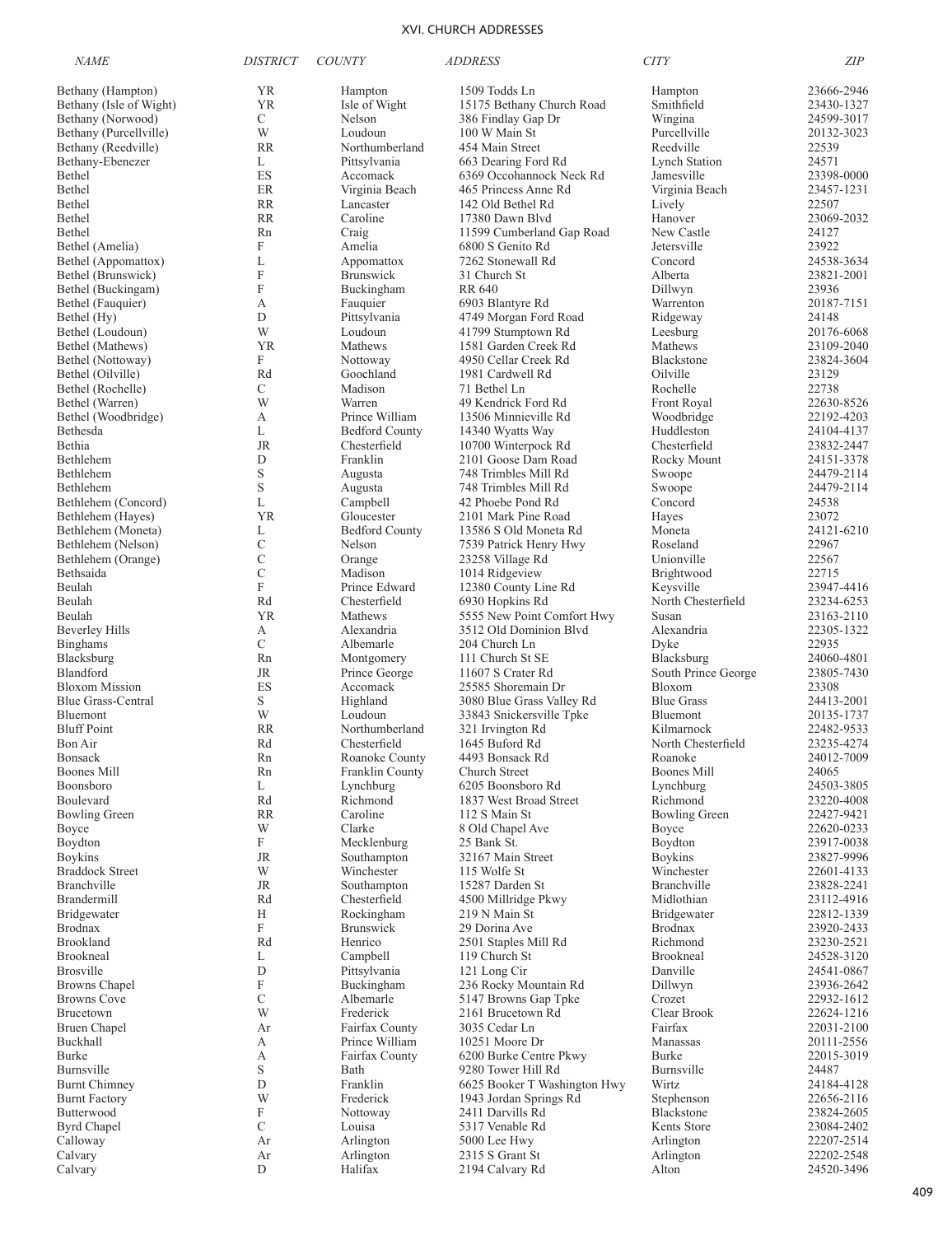| <b>NAME</b>                                        | <i><b>DISTRICT</b></i> | <b>COUNTY</b>                  | <i>ADDRESS</i>                              | <b>CITY</b>                   | ZIP                      |
|----------------------------------------------------|------------------------|--------------------------------|---------------------------------------------|-------------------------------|--------------------------|
| Calvary                                            | ES                     | Accomack                       | 21457 Hopkins Rd                            | Parksley                      | 23421-2345               |
| Calvary                                            | <b>RR</b>              | Richmond County                | 4530 Oakland Rd                             | Farnham                       | 22460-2407               |
| Calvary                                            | Rd                     | Richmond                       | 1637 Williamsburg Rd                        | Richmond                      | 23231-1543               |
| Calvary (Campbell)                                 | L                      | Campbell                       | 1152 Burnbridge Rd                          | Forest                        | 24551-3802               |
| Calvary (Christiansburg)                           | Rn                     | Montgomery                     | 1200 S Franklin St                          | Christiansburg                | 24073-4410               |
| Calvary (Salem)<br>Calvary (Stuarts Drafts)        | Rn<br>S                | Salem<br>Augusta               | 849 Hemlock Rd<br>2179 Stuarts Draft Hwy    | Salem<br><b>Stuarts Draft</b> | 24153-5642<br>24477-3102 |
| Cameron                                            | А                      | Fairfax County                 | 3130 Franconia Rd                           | Alexandria                    | 22310-2315               |
| Capeville                                          | ES                     | Northampton                    | 4410 Capeville Dr                           | Capeville                     | 23313-0000               |
| Caplingers                                         | Н                      | Rockingham                     | 20588 Criders Road                          | Fulks Run                     | 22830                    |
| Capron                                             | JR                     | Southampton                    | 23118 Main St                               | Capron                        | 23829-2546               |
| Carmel                                             | <b>RR</b>              | Westmoreland                   | 5729 Sandy Point Road                       | Kinsale                       | 22488                    |
| Carroll Memorial                                   | D                      | Henry                          | 403 Axton Road                              | Axton                         | 24054-0132               |
| Carsley                                            | JR                     | Surry                          | 5609 Carsley Road                           | Waverly                       | 23890-9400               |
| Carson                                             | <b>JR</b><br>D         | Dinwiddie                      | 17407 Halligan Park Rd                      | Carson<br>Cascade             | 23830-0007               |
| Cascade<br>Catawba                                 | Rn                     | Pittsylvania<br>Roanoke County | 6540 Cascade Road<br>4962 Catawba Creek Rd  | Catawba                       | 24069<br>24070-2102      |
| Cave Spring                                        | Rn                     | Roanoke County                 | 4505 Hazel Dr                               | Roanoke                       | 24018-3927               |
| Cedar Grove                                        | F                      | Halifax                        | 4079 Cedar Grove Rd                         | Alton                         | 24520-3165               |
| Cedar Grove                                        | H                      | Harrisonburg                   | 1712 Smithland Rd                           | Harrisonburg                  | 22802-9355               |
| Centenary                                          | ER                     | Portsmouth                     | 3312 Cedar Ln                               | Portsmouth                    | 23703-4104               |
| Centenary                                          | L                      | Lynchburg                      | 1501 Rivermont Ave                          | Lynchburg                     | 24503-1613               |
| Centenary                                          | Rd                     | Richmond                       | 411 E Grace St                              | Richmond                      | 23219-1837               |
| Centenary (Buckingham)                             | F<br>F                 | Buckingham                     | 12247 S Constitution Rte                    | Scottsville                   | 24590-5435               |
| Centenary (Chase City)<br>Centenary (Chesterfield) | <b>JR</b>              | Mecklenburg<br>Chesterfield    | 350 N Marshall St<br>11211 Beaver Bridge Rd | Chase City<br>Chesterfield    | 23924-1735<br>23838-1430 |
| Centenary (Jarratt)                                | <b>JR</b>              | Greensville                    | 303 S Braxton Ave                           | Jarratt                       | 23867-9007               |
| Centenary (Madisonville)                           | F                      | Appomattox                     | 295 Rolling Hill Rd                         | Madisonville                  | 23958                    |
| Center Point                                       | L                      | <b>Bedford County</b>          | 1177 Timber Ridge Road                      | Bedford                       | 24523-3326               |
| Central                                            | Ar                     | Arlington                      | 4201 Fairfax Dr                             | Arlington                     | 22203-1606               |
| Central                                            | Rd                     | Richmond                       | 1211 Porter St                              | Richmond                      | 23224-2153               |
| Central                                            | Rn                     | Salem                          | 428 S College Ave                           | Salem                         | 24153-5056               |
| Central (Clifton Forge)                            | S                      | Clifton Forge                  | 414 Main St                                 | Clifton Forge                 | 24422-1165               |
| Central (Hampton)<br>Central (Mathews)             | <b>YR</b><br><b>YR</b> | Hampton<br>Mathews             | 225 Chapel St<br>121 Church Street          | Hampton<br>Mathews            | 23669-4021<br>23109      |
| Central (Staunton)                                 | S                      | Staunton                       | 14 N Lewis St                               | Staunton                      | 24401-4213               |
| Centreville                                        | Ar                     | Fairfax County                 | 6400 Old Centreville Rd                     | Centreville                   | 20121-2628               |
| Chamberlayne Heights                               | Rd                     | Henrico                        | 6100 Chamberlayne Rd                        | Richmond                      | 23227-1919               |
| Charity                                            | ER                     | Virginia Beach                 | 4080 Charity Neck Rd                        | Virginia Beach                | 23457-1543               |
| Charles Wesley                                     | Ar                     | Fairfax County                 | 6817 Dean Dr                                | McLean                        | 22101-5442               |
| Charlotte Ct House                                 | F                      | Charlotte                      | 240 David Bruce Ave.                        | Drakes Branch                 | 23937-2960               |
| Chatham Heights                                    | D                      | Henry                          | 1817 Old Chatham Rd                         | Martinsville                  | 24112-0951               |
| Cheriton<br>Cherry Grove                           | ES<br>Н                | Northampton<br>Rockingham      | 21331 Bayside Rd<br>10459 Cherry Grove Road | Cheriton<br>Singers Glen      | 23316-0000<br>22850      |
| Cherry Hill                                        | F                      | Halifax                        | 1220 E Hyco Rd                              | South Boston                  | 24592-6536               |
| Cherrydale                                         | Ar                     | Arlington                      | 3701 Lorcom Ln                              | Arlington                     | 22207-5150               |
| Cherryvale                                         | S                      | Staunton                       | 709 Cherry Hill Dr                          | Staunton                      | 24401-1912               |
| Cherryvale                                         | S                      | Staunton                       | 709 Cherry Hill Dr                          | Staunton                      | 24401-1912               |
| Chester                                            | <b>JR</b>              | Chesterfield                   | 12132 Percival St                           | Chester                       | 23831-4739               |
| Chesterbrook                                       | Ar                     | Fairfax County                 | 1711 Kirby Rd                               | McLean                        | 22101-4815               |
| Chestnut Hill<br>Chestnut Memorial                 | L<br><b>YR</b>         | Lynchburg<br>Newport News      | 4660 Fort Ave<br>1024 Harpersville Rd       | Lynchburg<br>Newport News     | 24502-5038<br>23601-1010 |
| Christ Crossman                                    | Ar                     | Falls Church                   | 384 N Washington St                         | Falls Church                  | 22046-3431               |
| Christ                                             | А                      | Fairfax County                 | 7600 Ox Rd                                  | Fairfax Station               | 22039-2527               |
| Christ                                             | ES                     | Accomack                       | 6253 Church St                              | Chincoteague                  | 23336-2454               |
| Christ                                             | ER                     | Norfolk                        | 1601 E Bayview Blvd                         | Norfolk                       | 23503-3207               |
| Christ                                             | Н                      | Page                           | 211 Central Ave                             | Shenandoah                    | 22849-1526               |
| Christ                                             | Rd                     | Henrico                        | 6818 W Grace St                             | Richmond                      | 23226-2831               |
| Christ<br>Christ                                   | S<br><b>YR</b>         | Staunton<br>Newport News       | 1512 Churchville Ave<br>133 Deep Creek Rd   | Staunton<br>Newport News      | 24401-1720<br>23606-2219 |
| Christ (Covington)                                 | S                      | Covington                      | 200 E Fudge St                              | Covington                     | 24426-1615               |
| Christ's Community Fellowship                      | L                      | Lynchburg City                 | 2420 Memorial Ave                           | Lynchburg                     | 24501-2620               |
| Christian Newcomer                                 | H                      | Shenandoah                     | 3520 N Main St                              | Toms Brook                    | 22660-1710               |
| Church of the Good Shepherd                        | Ar                     | Fairfax County                 | 2351 Hunter Mill Rd                         | Vienna                        | 22181-3005               |
| Claremont                                          | JR                     | Surry                          | 274 Bailey Street                           | Claremont                     | 23899-0241               |
| Clarendon                                          | Ar                     | Arlington                      | 606 N Irving St                             | Arlington                     | 22201-2004               |
| Clarksbury                                         | <b>YR</b>              | Middlesex                      | 15924 General Puller Hwy                    | Hardyville                    | 23070                    |
| Clover Hill<br>Clover                              | Н<br>F                 | Rockingham<br>Halifax          | 3169 Clover Hill Rd<br>213 S Main St        | Dayton<br>Clover              | 22821-2542<br>24534-3293 |
| Cokesbury                                          | А                      | Prince William                 | 14806 Blackburn Rd                          | Woodbridge                    | 22191-3432               |
| Coles Point                                        | <b>RR</b>              | Westmoreland                   | 3944 Coles Point Road                       | Hague                         | 22469                    |
| Collierstown                                       | S.                     | Rockbridge                     | 3998 Collierstown Rd                        | Lexington                     | 24450-6631               |
| Colonial Beach                                     | <b>RR</b>              | Westmoreland                   | 1 Washington Ave                            | Colonial Beach                | 22443-1511               |
| Columbia Furnace                                   | Н                      | Shenandoah                     | 19 Union Forge Church Rd                    | Edingburg                     | 22824                    |
| Community of Faith                                 | Ar                     | Fairfax County                 | 13224 Franklin Farm Rd                      | Herndon                       | 20171-4034               |
| Community<br>Community                             | Ar<br>$\rm ER$         | Arlington<br>Portsmouth        | 1701 N Bryan St<br>37 Cherry Rd             | Arlington<br>Portsmouth       | 22201-4015<br>23701-2060 |
|                                                    |                        |                                |                                             |                               |                          |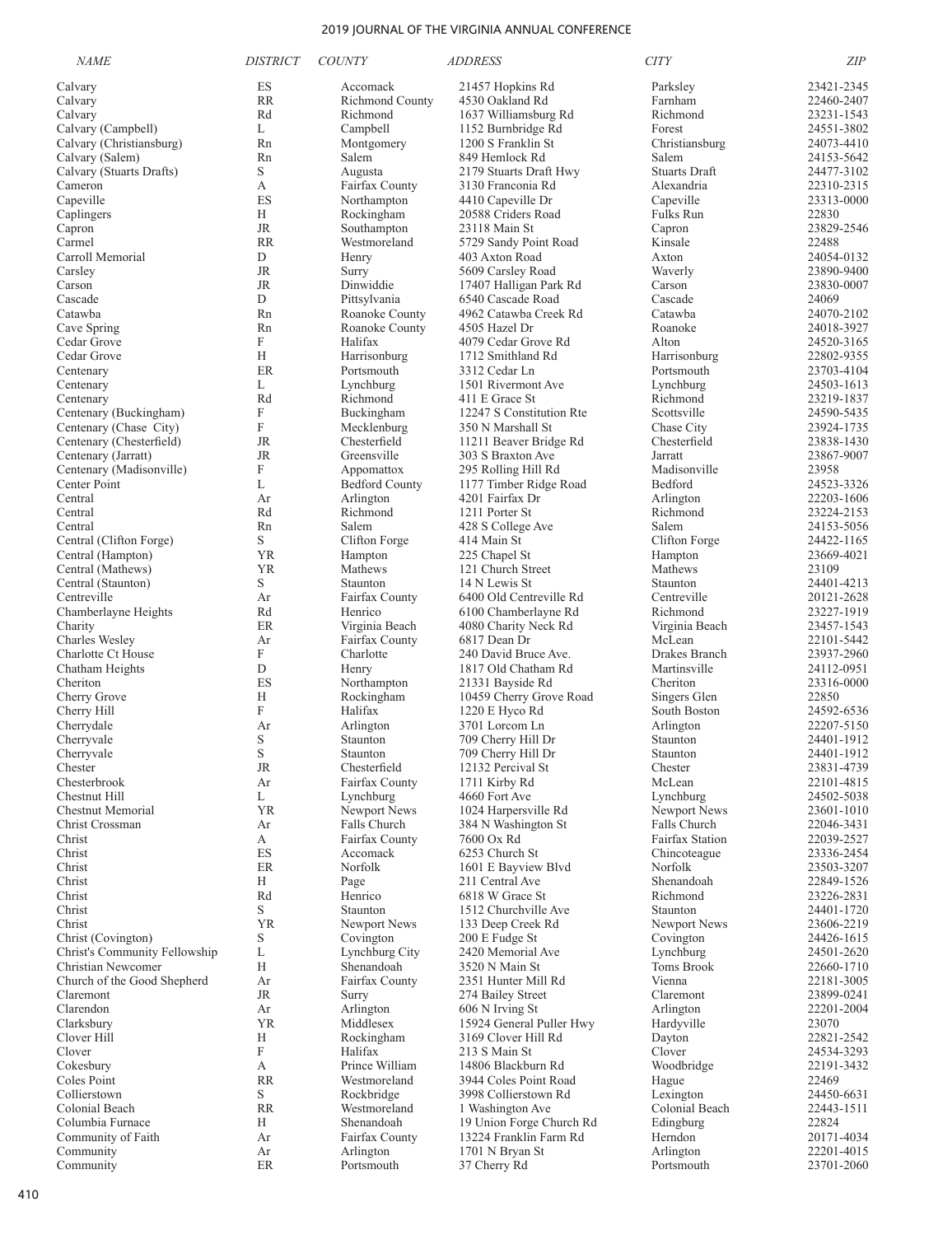| <i>NAME</i>                                      | <b>DISTRICT</b>           | <i>COUNTY</i>                             | <i>ADDRESS</i>                             | <b>CITY</b>                   | <b>ZIP</b>               |
|--------------------------------------------------|---------------------------|-------------------------------------------|--------------------------------------------|-------------------------------|--------------------------|
| Community                                        | S                         | Augusta                                   | 229 Cedar Green Rd                         | Staunton                      | 24401-5425               |
| Community (Virginia Beach)                       | ER                        | Virginia Beach                            | 1072 Old Kempsville Rd                     | Virginia Beach                | 23464-5561               |
| Concord                                          | D                         | Patrick                                   | 1497 Concord Church Rd                     | Stuart                        | 24171-4773               |
| Concord (Pittsylvania)<br>Concord (Sussex)       | D<br>JR                   | Pittsylvania<br><b>Sussex</b>             | 2880 Concord Rd<br>16703 Walker's Mill Rd  | Chatham<br><b>Stony Creek</b> | 24531-5250<br>23882-2616 |
| Cool Spring                                      | W                         | Fauquier                                  | 322 Cobbler Mountain Road                  | Delaplane                     | 20144                    |
| Copper Hill                                      | Rn                        | Floyd                                     | 125 Hummingbird Lane SE                    | Check                         | 24072                    |
| Corinth                                          | JR                        | Dinwiddie                                 | 8721 Claystreet Rd                         | Ford                          | 23850-2347               |
| Corinth (Goochland)                              | Rd                        | Goochland                                 | 4997 Saint Pauls Church Rd                 | Goochland                     | 23063-3423               |
| Corinth (Sandston)                               | Rd                        | Henrico                                   | 23 W Williamsburg Rd                       | Sandston                      | 23150-2009               |
| Court Street (Lynchburg)<br>Courthouse Community | L                         | Lynchburg                                 | 621 Court St                               | Lynchburg                     | 24504-1311               |
| Courtland                                        | ER<br>JR                  | Virginia Beach<br>Southampton             | 2708 Princess Anne Rd<br>22416 Main St     | Virginia Beach<br>Courtland   | 23456-2510<br>23837-1027 |
| Cove                                             | L                         | <b>Bedford County</b>                     | 1082 Walker Rd                             | Coleman Falls                 | 24536-2527               |
| Covenant                                         | ER                        | Chesapeake                                | 2004 Dock Landing Rd                       | Chesapeake                    | 23321-3512               |
| Craddockville                                    | ES                        | Accomack                                  | 33464 Boston Rd                            | Craddockville                 | 23341-0000               |
| Crafts                                           | D                         | Franklin                                  | 30 Crafts Ln                               | Glade Hill                    | 24092-3978               |
| Cranford                                         | А                         | Fairfax County                            | 9912 Colchester Rd                         | Lorton                        | 22199                    |
| Crawford                                         | <b>JR</b><br>D            | Dinwiddie<br>Patrick                      | 20816 Carson Rd                            | Dinwiddie<br>Stuart           | 23841-3357<br>24171-4948 |
| Creaseys Chapel<br>Crenshaw (Blackstone)         | $\boldsymbol{\mathrm{F}}$ | Nottoway                                  | 73 Creasey's Chapel Road<br>200 Church St  | Blackstone                    | 23824-1704               |
| Crewe                                            | F                         | Nottoway                                  | 607 E Georgia Ave                          | Crewe                         | 23930-1606               |
| Crimora                                          | H                         | Augusta                                   | 1691 Crimora-New Hope Rd                   | Crimora                       | 24431                    |
| Crockett Springs                                 | Rn                        | Montgomery                                | 2780 Crockett Springs Rd                   | Shawsville                    | 24162-1638               |
| Crooks Memorial                                  | YR                        | York                                      | 204 Cook Rd                                | Yorktown                      | 23690-9637               |
| Crossroads                                       | Ar                        | Loudoun                                   | 43454 Crossroads Dr                        | Ashburn                       | 20147-7778               |
| Crossroads                                       | ER                        | Portsmouth                                | 1800 Rodman Ave                            | Portsmouth                    | 23707-4326               |
| Crozet                                           | C                         | Albemarle                                 | 1156 Crozet Ave                            | Crozet                        | 22932-3130               |
| Crums<br>Culmore                                 | W<br>Ar                   | Clarke<br>Fairfax County                  | 2832 Crums Church Rd<br>3400 Charles St    | Berryville<br>Falls Church    | 22611-2010<br>22041      |
| Culpeper                                         | C                         | Culpeper                                  | 1233 Oaklawn Dr                            | Culpeper                      | 22701-3331               |
| Cunningham                                       | $\mathcal{C}$             | Fluvanna                                  | 3389 Thomas Jefferson Pkwy                 | Palmyra                       | 22963-4146               |
| Dahlgren                                         | <b>RR</b>                 | King George                               | 17080 14th St                              | Dahlgren                      | 22448-1797               |
| Dayton                                           | Н                         | Rockingham                                | 215 Ashby St                               | Dayton                        | 22821-9555               |
| Deep Creek                                       | ER                        | Chesapeake                                | 141 George Washington Hwy N                | Chesapeake                    | 23323-1801               |
| Del Ray                                          | А                         | Alexandria                                | 100 E Windsor Ave                          | Alexandria                    | 22301-1316               |
| Discovery                                        | Rd                        | Henrico                                   | 13000 Gayton Rd                            | Richmond                      | 23233-6952               |
| Doe Hill<br>Donovan Memorial                     | S<br>Н                    | Highland                                  | 7616 Doe Hill Rd                           | Doe Hill                      | 24433<br>22850-2423      |
| Downings                                         | ES                        | Rockingham<br>Accomack                    | 9788 Singers Glen Rd<br>7261 Lankford Hwy  | Singers Glen<br>Oak Hall      | 23416-2209               |
| Dranesville                                      | Ar                        | Fairfax County                            | 1089 Liberty Meeting Ct                    | Herndon                       | 20170-2369               |
| Drewryville                                      | JR                        | Southampton                               | 22394 Drewry Rd                            | Drewryville                   | 23844-2091               |
| Drummondtown                                     | ES                        | Accomack                                  | 23457 Drummondtown Rd                      | Accomac                       | 23301-0000               |
| Dulin                                            | Ar                        | Falls Church                              | 513 E Broad St                             | Falls Church                  | 22046-3508               |
| Dumfries                                         | А                         | Prince William                            | 3890 Cameron St                            | Dumfries                      | 22026-2320               |
| Duncan Memorial (Ashland)                        | Rd                        | Hanover                                   | 201 Henry St                               | Ashland                       | 23005-1607               |
| Duncan Memorial (Berryville)<br>Dunns Chapel     | W                         | Clarke<br>Hanover                         | 210 E Main St                              | Berryville<br>Montpelier      | 22611-1304<br>23192-3021 |
| Eagle Rock                                       | Rd<br>Rn                  | <b>Botetourt</b>                          | 17022 Dunns Chapel Rd<br>14565 Church St   | Eagle Rock                    | 24085-3683               |
| Earlys Chapel                                    | L                         | Campbell                                  | 8299 Village Hwy                           | Concord                       | 24538-2433               |
| East Point                                       | H                         | Rockingham                                | 3209 East Point Road                       | Elkton                        | 22827                    |
| Easters                                          | $\boldsymbol{\mathrm{F}}$ | Mecklenburg                               | 2770 Easters Rd.                           | Boydton                       | 23917-0038               |
| Eastland                                         | <b>RR</b>                 | Spotsylvania                              | 10718 Courthouse Rd                        | Fredericksburg                | 22407-7794               |
| Ebenezer                                         | $\mathbf C$               | Louisa                                    | 3092 Oakland Rd                            | Louisa                        | 23093-4918               |
| Ebenezer                                         | ER                        | Suffolk                                   | 1589 Steeple Dr                            | Suffolk                       | 23433-1615               |
| Ebenezer<br>Ebenezer                             | JR<br>L                   | <b>Brunswick</b><br><b>Bedford County</b> | 678 Barley Road<br>1118 Ebeneezer Rd       | Valentines<br>Bedford         | 23887<br>24523-6566      |
| Ebenezer                                         | <b>RR</b>                 | Stafford                                  | 161 Embrey Mill Rd                         | Stafford                      | 22554-6811               |
| Ebenezer                                         | Rn                        | <b>Botetourt</b>                          | 85 Nace Rd                                 | Troutville                    | 24175-3859               |
| Ebenezer                                         | W                         | Loudoun                                   | 11592 Harpers Ferry Rd                     | Purcellville                  | 20132-1900               |
| Ebenezer (Oldhams)                               | RR                        | Westmoreland                              | 144 Ebenezer Church Road                   | Oldhams                       | 22529                    |
| Ebenezer (Rockbridge)                            | S                         | Rockbridge                                | 73 McCurdy Ln                              | Rockbridge Baths              | 24473-2400               |
| Eden                                             | $\mathbf S$               | Bath                                      | 3740 Switzerland Trl                       | Hot Springs                   | 24445-2594               |
| Edgerton                                         | JR                        | <b>Brunswick</b>                          | 120 County Pond Road                       | Lawrenceville                 | 23868-3116               |
| Edgewater<br>Edom                                | RR                        | Westmoreland                              | 2152 N TIdwells Rd                         | Montross                      | 22520<br>22802           |
| Elkton                                           | Н<br>H                    | Rockingham<br>Rockingham                  | 5290 Jesse Bennett Way<br>205 Warren Ave   | Harrisonburg<br>Elkton        | 22827-1032               |
| <b>Elliotts Hill</b>                             | $\mathbf S$               | Rockbridge                                | 71 Elliots Hill Ln                         | Lexington                     | 24450-7270               |
| Emmanuel                                         | L                         | Amherst                                   | 401 N Main St                              | Amherst                       | 24521-3019               |
| Emmanuel                                         | <b>RR</b>                 | Lancaster                                 | 36 Church Lane                             | Lancaster                     | 22503                    |
| Emmanuel                                         | W                         | Frederick                                 | 2732 Martinsburg Pike                      | Stephenson                    | 22656-1712               |
| Emmanuel                                         | <b>YR</b>                 | Mathews                                   | 84 Grace St                                | Mobjack                       | 23056-2022               |
| Emmaus                                           | L                         | <b>Bedford County</b>                     | 2282 Meadors Spur Rd                       | Moneta                        | 24121-5952               |
| <b>Emmaus at Stratford Hills</b>                 | Rd                        | Henrico                                   | 7740 Cherokee Rd                           | Richmond                      | 23225-1134               |
| Emory                                            | S<br>$\mathbf S$          | Rockbridge                                | 429 Tye River Tpke                         | Vesuvius                      | 24483-2903<br>24426      |
| Emory (Ay)<br>Enon                               | Rd                        | Alleghany<br>Hanover                      | 7401 Jackson River Road<br>6156 Studley Rd | Covington<br>Mechanicsville   | 23116                    |
|                                                  |                           |                                           |                                            |                               |                          |

411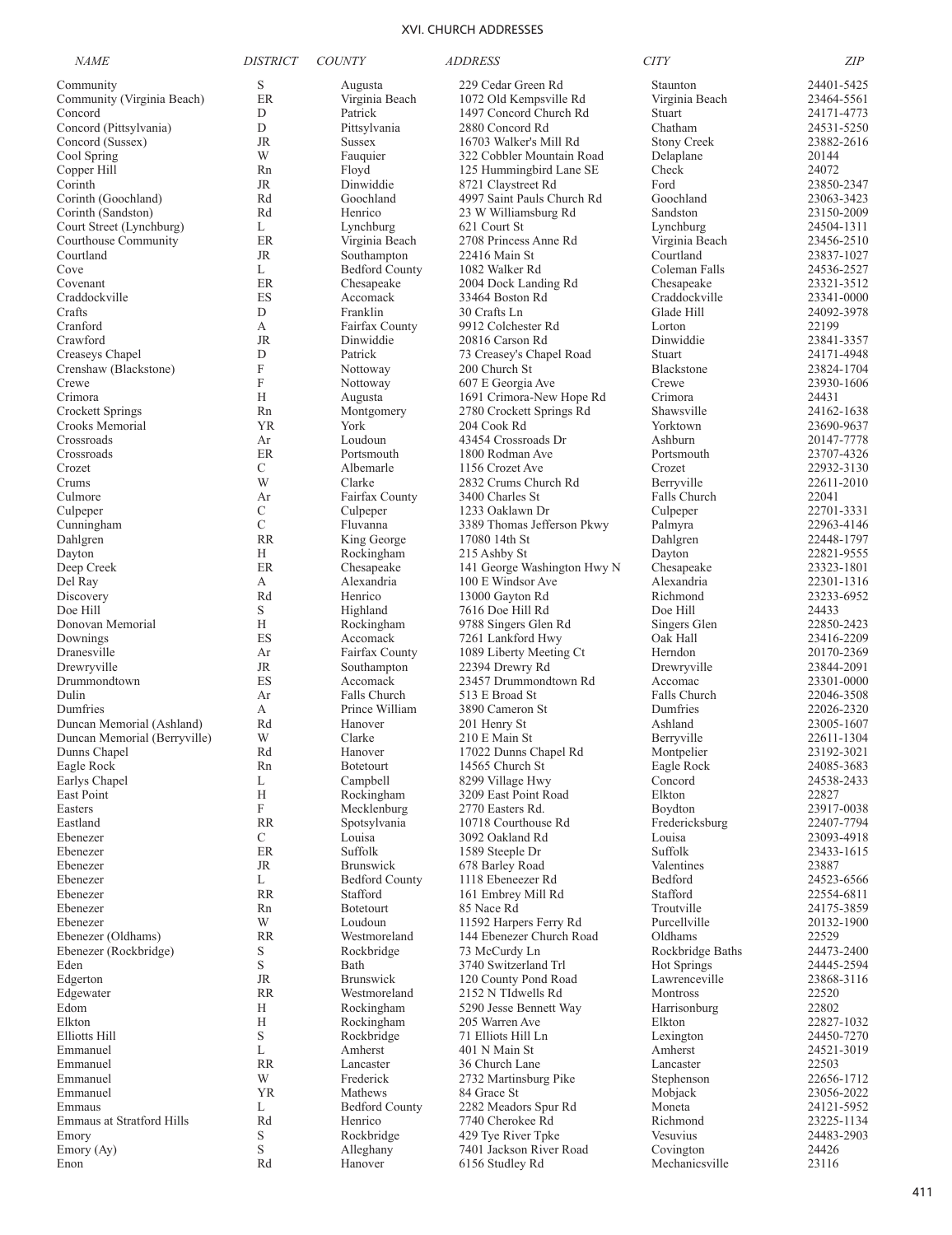| <b>NAME</b>                             | <b>DISTRICT</b>  | <b>COUNTY</b>                     | <b>ADDRESS</b>                                        | <b>CITY</b>                 | <b>ZIP</b>               |
|-----------------------------------------|------------------|-----------------------------------|-------------------------------------------------------|-----------------------------|--------------------------|
| Ephesus                                 | F                | Mecklenburg                       | 3199 Trottinridge Rd.                                 | Clarksville                 | 23924-4304               |
| Ephesus                                 | L                | <b>Bedford County</b>             | 2407 Otter Hill Rd                                    | Bedford                     | 24523-4938               |
| Epworth                                 | D                | Franklin                          | 60 Merriman Way Rd                                    | Moneta                      | 24121-3149               |
| Epworth                                 | ER               | Norfolk                           | 124 W Freemason St                                    | Norfolk                     | 23510-1918               |
| Epworth                                 | F                | Amelia                            | 11310 Clementown Rd                                   | Amelia Court House          | 23002-5132               |
| Epworth                                 | <b>RR</b>        | King William                      | 11 Epworth Rd                                         | Aylett                      | 23009-2508               |
| Epworth<br>Epworth (Exmore)             | S<br>ES          | Alleghany<br>Northampton          | 1101 11th Street<br>4158 Seaside Rd                   | Selma<br>Exmore             | 24474<br>23350-2573      |
| Epworth (Thaxton)                       | L                | <b>Bedford County</b>             | 1145 Penicks Mill Rd                                  | Thaxton                     | 24174-3610               |
| Etlan                                   | C                | Madison                           | 245 Church Hill Rd                                    | Etlan                       | 22719-2052               |
| Ettrick                                 | <b>JR</b>        | Chesterfield                      | 21302 Chesterfield Ave                                | South Chesterfield          | 23803-2406               |
| Evangelical                             | Н                | Rockingham                        | 513 E Spotswood Ave                                   | Elkton                      | 22827-1519               |
| Evergreen                               | ES               | Accomack                          | 13573 Hacksneck Rd                                    | Hacksneck                   | 23358-0000               |
| Evergreen                               | F                | Appomattox                        | 2466 Cedar Tree Rd                                    | Appomattox                  | 24522                    |
| Evergreen                               | W                | Loudoun                           | 19615 Evergreen Mills Rd                              | Leesburg                    | 20175-8736               |
| Evington<br>Fairfax                     | L<br>А           | Campbell<br>Fairfax               | 20 Church Ln<br>10300 Stratford Ave                   | Evington<br>Fairfax         | 24550-4052<br>22030-3217 |
| Fairfield                               | S                | Rockbridge                        | 5622 North Lee Hwy                                    | Fairfield                   | 24435                    |
| Fairfields                              | <b>RR</b>        | Northumberland                    | 14741 Northumberland Hwy                              | <b>Burgess</b>              | 22432                    |
| Fairlington                             | А                | Alexandria                        | 3900 King St                                          | Alexandria                  | 22302-1510               |
| Fairmount                               | Rd               | Henrico                           | 12 Bayard Rd                                          | Richmond                    | 23223-3302               |
| Fairview                                | D                | Danville                          | 1013 Westover Dr                                      | Danville                    | 24541-5101               |
| Fairview                                | L                | Lynchburg                         | 3041 Campbell Ave                                     | Lynchburg                   | 24501-4635               |
| Fairview                                | Rn               | Roanoke                           | 1310 Van Buren St NW                                  | Roanoke                     | 24017-2620               |
| Fairview (Frederick)                    | W<br><b>RR</b>   | Frederick                         | 1136 Double Church Rd                                 | Stephens City               | 22655-3225               |
| Falmouth<br>Farmville                   | F                | Stafford<br>Prince Edward         | 28 Pegs Ln<br>212 High St                             | Fredericksburg<br>Farmville | 22405-5611<br>23901-1840 |
| Fellowship                              | D                | Patrick                           | 5101 Ararat Hwy                                       | Ararat                      | 24053                    |
| Fellowship                              | Н                | Rockingham                        | 696 Fellowship Rd                                     | Rockingham                  | 22802-1800               |
| Fieldale                                | D                | Henry                             | 36 Patrick Avenue                                     | Fieldale                    | 24089-0776               |
| Fields                                  | F                | Mecklenburg                       | 2800 Sullivan Rd                                      | Boydton                     | 23917-2632               |
| Fields                                  | Н                | Page                              | 412 3rd St                                            | Shenandoah                  | 22849-1517               |
| Fieldstone                              | Rn               | Montgomery                        | 209 W Roanoke St                                      | Blacksburg                  | 24063                    |
| Fincastle                               | Rn               | Botetourt                         | 137 S Church St                                       | Fincastle                   | 24090-3309               |
| First Korean<br>First (Charlottesville) | Ar<br>C          | Fairfax County<br>Charlottesville | 2730 Centreville Rd<br>101 E Jefferson St             | Herndon<br>Charlottesville  | 20171-3508<br>22902-5103 |
| First (Fox Hill)                        | <b>YR</b>        | Hampton                           | 1 Salt Pond Rd                                        | Hampton                     | 23664-1708               |
| First (Hampton)                         | <b>YR</b>        | Hampton                           | 110 E Queen St                                        | Hampton                     | 23669-4004               |
| First (Hopewell)                        | JR               | Hopewell                          | 502 W Broadway                                        | Hopewell                    | 23860-2550               |
| First (Martinsville)                    | D                | Martinsville                      | 146 E Main St                                         | Martinsville                | 24112-2814               |
| First (Newport News)                    | <b>YR</b>        | Newport News                      | 10246 Warwick Blvd                                    | Newport News                | 23601-4029               |
| First (Norfolk)                         | ER               | Norfolk                           | 3031 Luxembourg Ave                                   | Norfolk                     | 23509-1129               |
| First (Pembroke)                        | Rn               | Giles                             | 5908 Virginia Ave                                     | Pembroke                    | 24136-3469               |
| First (Salem)<br>First (Timberville)    | Rn<br>Н          | Salem<br>Rockingham               | 125 W Main St<br>13902 Timber Way                     | Salem<br>Timberville        | 24153-3615<br>22853      |
| First (Winchester)                      | W                | Winchester                        | 308 N Braddock St                                     | Winchester                  | 22601-3920               |
| First Vietnamese-American               | Ar               | Arlington                         | 4701 Arlington Blvd                                   | Arlington                   | 22203-2706               |
| Fishersville                            | S                | Augusta                           | 1600 Jefferson Hwy                                    | Fishersville                | 22939-2269               |
| Fletcher Chapel                         | S                | Alleghany                         | 205 Fletcher Chapel Road                              | Covington                   | 24426                    |
| <b>Fletchers Chapel</b>                 | <b>RR</b>        | King George                       | 8330 Fletchers Chapel Rd                              | King George                 | 22485-6700               |
| Flint Hill                              | С                | Rappahannock                      | 651 Zachary Taylor Highway                            | Flint Hill                  | 22627-0097               |
| <b>Flint Hill</b><br>Floral Hills       | D<br>$\mathbf D$ | Franklin<br>Halifax               | 2731 Booker T. Washington Hwy<br>145 Mountain Hill Rd | Wirtz<br>Danville           | 24184-4391               |
| Floris                                  | Ar               | Fairfax County                    | 13600 Frying Pan Rd                                   | Herndon                     | 24540-5602<br>20171-3110 |
| Forest Chapel                           | <b>YR</b>        | Middlesex                         | Highway 614                                           | Saluda                      | 23149                    |
| <b>Forest Grove</b>                     | Rd               | Hanover                           | 13384 Ashland Rd                                      | Ashland                     | 23005-7507               |
| <b>Forest Road</b>                      | L                | Lynchburg                         | 2805 Old Forest Rd                                    | Lynchburg                   | 24501-2337               |
| Forest                                  | L                | <b>Bedford County</b>             | 1150 Burnbridge Rd                                    | Forest                      | 24551-3802               |
| Fork Mountain                           | D                | Franklin                          | 2024 Fork Mountain Rd                                 | <b>Bassett</b>              | 24055-4544               |
| Fort Grove                              | <b>JR</b>        | <b>Sussex</b><br>Lynchburg        | 12471 Church St                                       | <b>Stony Creek</b>          | 23882-3333               |
| Fort Hill<br>Foundry                    | L<br>ER          | Virginia Beach                    | 106 Oakridge Blvd<br>2801 Virginia Beach Blvd         | Lynchburg<br>Virginia Beach | 24502-4716<br>23452-7616 |
| Fox Hill Central                        | <b>YR</b>        | Hampton                           | 501 Beach Rd                                          | Hampton                     | 23664-2031               |
| Francis Asbury                          | ER               | Virginia Beach                    | 1871 N Great Neck Rd                                  | Virginia Beach              | 23454-1110               |
| Franconia                               | А                | Fairfax County                    | 6037 Franconia Rd                                     | Franconia                   | 22310-1701               |
| Franktown                               | ES               | Northampton                       | 7551 Bayside Rd                                       | Franktown                   | 23354-2107               |
| Fredericksburg                          | <b>RR</b>        | Fredericksburg                    | 308 Hanover St                                        | Fredericksburg              | 22401-5935               |
| Friendship                              | Ar               | Fairfax County                    | 3527 Gallows Rd                                       | Falls Church                | 22042-3527               |
| Friendship<br>Front Royal               | F<br>W           | Mecklenburg<br>Warren             | 25619 Highway Forty Nine<br>1 W Main St               | Chase City<br>Front Royal   | 23924-4304<br>22630-2697 |
| Furnace                                 | H                | Rockingham                        | 19836 Naked Creek Rd                                  | Elkton                      | 22827-2172               |
| Gainesboro                              | W                | Frederick                         | 351 Gainesboro Rd                                     | Winchester                  | 22603-2852               |
| Gainesville                             | А                | Prince William                    | 13710 Milestone Ct                                    | Gainesville                 | 20155-2998               |
| Galilee                                 | Ar               | Loudoun                           | 45425 Winding Rd                                      | Sterling                    | 20165-2594               |
| Galilee                                 | <b>RR</b>        | Northumberland                    | 747 Hull Neck Road                                    | Edwardsville                | 22456                    |
| Galloway                                | Ar               | Falls Church                      | 306 Annandale Rd                                      | Falls Church                | 22042-2434               |
| Garys                                   | JR               | Prince George                     | 13501 Sunnybrook Rd                                   | South Prince George         | 23805-7936               |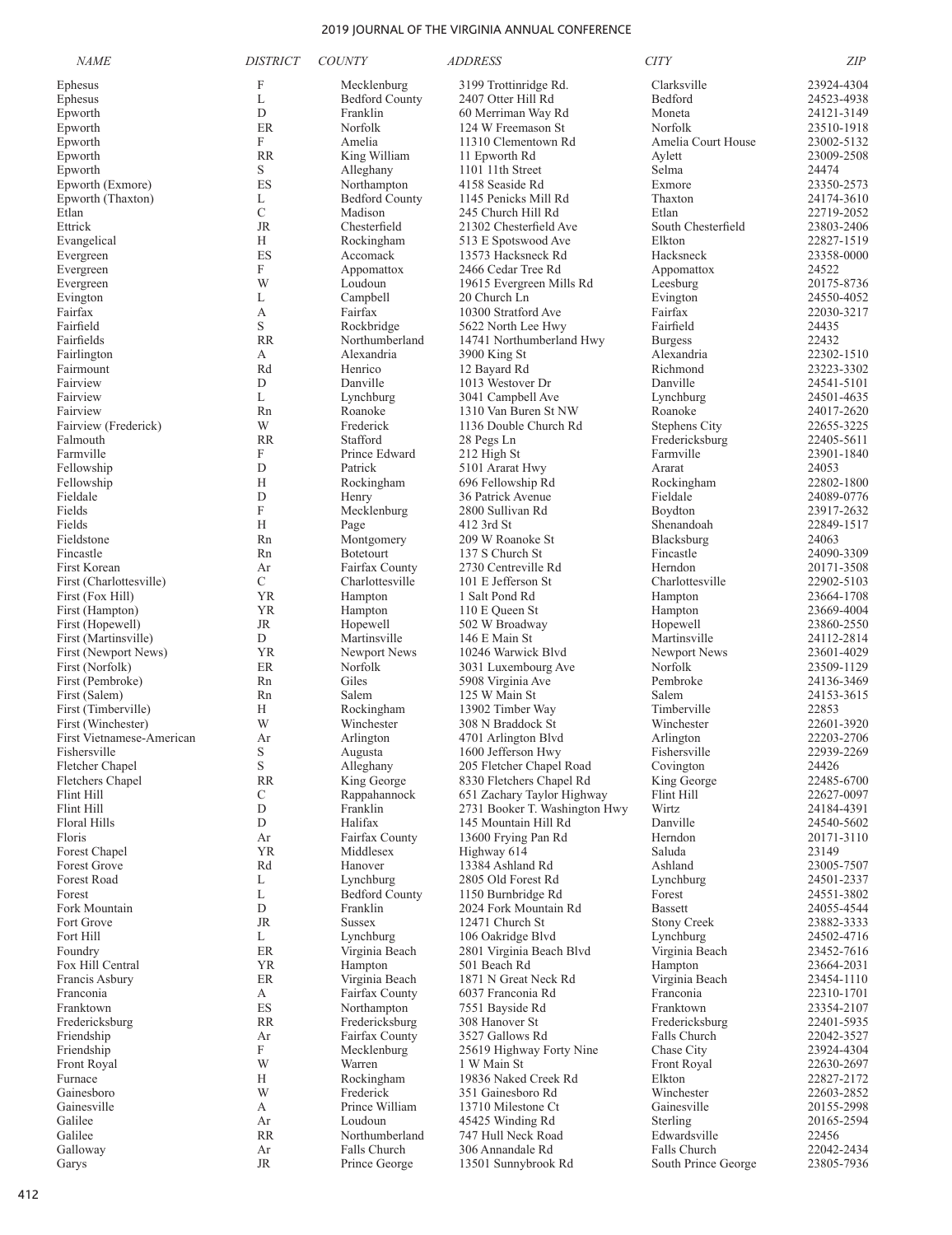| <b>NAME</b>                 | <i>DISTRICT</i> | <b>COUNTY</b>              | <b>ADDRESS</b>                           | <b>CITY</b>                         | ZIP                      |
|-----------------------------|-----------------|----------------------------|------------------------------------------|-------------------------------------|--------------------------|
| Gentry                      | $\mathcal{C}$   | Albemarle                  | 2565 Boonesville Rd                      | Dyke                                | 22935                    |
| Ghana Wesley UM Mission     | А               | Prince William             | 2315 S Grant St                          | Arlington                           | 22202-2548               |
| Ghent                       | <b>ER</b>       | Norfolk                    | 531 Raleigh Ave                          | Norfolk                             | 23507-2131               |
| Ginter Park                 | Rd              | Richmond                   | 1010 W Laburnum Ave                      | Richmond                            | 23227-4520               |
| Glen Wilton                 | Rn              | Botetourt                  | 131 Main Street                          | Eagle Rock                          | 24085                    |
| Glenmore                    | F               | Buckingham                 | 7988 Howardsville Rd                     | Glenmore                            | 24590                    |
| Glenwood                    | F               | Halifax                    | 4020 Philpott Rd                         | South Boston                        | 24592-6608               |
| Glossbrenner                | S               | Augusta                    | 17 Buffalo Gap Hwy                       | Churchville                         | 24421-2512               |
| Glovier Memorial            | S               | Waynesboro                 | 688 Highland Ave                         | Waynesboro                          | 22980-6047               |
| Gogginsville                | D               | Franklin                   | 111 Gogginsville Rd                      | Rocky Mount                         | 24151-4952               |
| Good Hope                   | ER              | Chesapeake                 | 1633 Benefit Rd                          | Chesapeake                          | 23322-3030               |
| Good Shepherd               | А               | Prince William             | 14999 Birchdale Ave                      | Woodbridge                          | 22193-1317               |
| Good Shepherd               | Rd              | Henrico                    | 9155 Hungary Rd                          | Henrico                             | 23294-5931               |
| Goodwin Memorial            | Rn              | Montgomery                 | 5791 West River Road                     | Salem                               | 24153                    |
| Gordonsville                | C               | Orange                     | 407 N. Main St.                          | Gordonsville                        | 22942                    |
| Goshen                      | S               | Augusta                    | 22 Church Hill Rd                        | Goshen                              | 24439-2048               |
| Grace Design                | D<br><b>JR</b>  | Danville                   | 1064 Franklin Tpke                       | Danville                            | 24540-1330               |
| Grace Memorial<br>Grace     | А               | Southampton<br>Manassas    | 31036 Peachtree Ave                      | Sedley                              | 23878-2629<br>20110-6086 |
| Grace                       | ES              | Accomack                   | 9750 Wellington Rd<br>PO Box 1042        | Manassas<br>Parksley                | 23421-1042               |
| Grace                       | Rn              | Roanoke                    | 4404 Williamson Rd NW                    | Roanoke                             | 24012-2324               |
| Grace                       | YR              | Newport News               | 1209 Country Club Rd                     | Newport News                        | 23606-2838               |
| Grace (Hartwood)            | RR              | Fauquier                   | 13056 Elk Ridge Rd                       | Fredericksburg                      | 22406-4073               |
| Grace (Middletown)          | W               | Frederick                  | 7882 Main St                             | Middletown                          | 22645-9592               |
| Grace (Nottoway)            | F               | Nottoway                   | 1705 Cox Rd                              | Wilsons                             | 23894-2009               |
| Grace (Oak Grove)           | <b>RR</b>       | Westmoreland               | 1655 Claymont Rd                         | Oak Grove                           | 22443                    |
| Grace-Providence            | YR              | Mathews                    | 84 Grace St                              | Mobjack                             | 23056-2022               |
| Graham Road                 | Ar              | Fairfax County             | 2929 Graham Rd                           | Falls Church                        | 22042-1640               |
| Granbery Memorial           | S               | Covington                  | 425 W Main St                            | Covington                           | 24426-1518               |
| Granbery                    | D               | Henry                      | 200 Granbery Rd                          | Martinsville                        | 24112-1835               |
| Great Bridge                | ER              | Chesapeake                 | 201 Stadium Dr                           | Chesapeake                          | 23322-4135               |
| Great Falls                 | Ar              | Fairfax County             | 10100 Georgetown Pike                    | Great Falls                         | 22066-2823               |
| Green Hill                  | S               | Highland                   | 63 Greenhill Ln                          | Monterey                            | 24465                    |
| Greene Memorial             | Rn              | Roanoke                    | 402 2nd St SW                            | Roanoke                             | 24011-1504               |
| Greenville                  | S               | Augusta                    | 126 Main St                              | Greenville                          | 24440-1724               |
| Greenwood                   | Rd              | Henrico                    | 10040 Greenwood Rd                       | Glen Allen                          | 23060-4558               |
| Greenwood                   | W               | Frederick                  | 726 Greenwood Rd                         | Winchester                          | 22602-7620               |
| Grottoes                    | Н               | Rockingham                 | 300 4th St                               | Grottoes                            | 24441-2607               |
| Grove Hill                  | Н               | Page                       | 7980 US Highway 340                      | Shenandaoh                          | 22849                    |
| Guilford                    | ES              | Accomack                   | 24450 Guilford Rd                        | Bloxom                              | 23308-2175               |
| Gum Spring                  | Rd              | Louisa                     | 191 Cross County Rd                      | Gum Spring                          | 23065-2263               |
| Haden Chapel                | C               | Fluvanna                   | 47 South Boston Rd                       | Palmyra                             | 22963                    |
| Halesford                   | D               | Franklin                   | 1601 Lakewood Forest Road                | Bedford                             | 24523-2413               |
| Halifax                     | F               | Halifax                    | 290 Cedar Ln                             | Halifax                             | 24558-2110               |
| Halls                       | Rn              | Montgomery                 | 4302 Northfork Rd                        | Elliston<br>Hallwood                | 24087-3226               |
| Hallwood                    | ES<br>F         | Accomack                   | 27389 Main St                            |                                     | 23359-2615<br>23936-2642 |
| Hanes Chapel                | ES              | Buckingham<br>Accomack     | 236 Rocky Mountain Rd                    | Dillwyn<br>Harborton                | 23389-0000               |
| Harborton<br>Harmony        | D               | Pittsylvania               | 28152 Harborton Rd<br>3965 Oak Hill Road | Danville                            | 24541-6861               |
| Harmony                     | F               | Halifax                    | 4079 Cedar Grove Rd                      | Alton                               | 24520-3165               |
| Harmony (Hamilton)          | W               | Loudoun                    | 380 E Colonial Hwy                       | Hamilton                            | 20158-9016               |
| Harris Chapel               | D               | Floyd                      | 108 Sawmill Rd SW                        | Willis                              | 24380-4956               |
| Harriston                   | Н               | Augusta                    | 3742 Eastside Hwy                        | Grottoes                            | 24441                    |
| Havens Chapel               | Rn              | Floyd                      | 3375 Daniels Run Rd NE                   | Check                               | 24072-3121               |
| Hawkinstown                 | Н               | Shenandoah                 | 10471 Old Valley Pike                    | Mount Jackson                       | 22842-9557               |
| Haygood                     | ER              | Virginia Beach             | 4713 Haygood Rd                          | Virginia Beach                      | 23455-5317               |
| Haymarket Satellite         | А               | Prince William             | 4670 Waverly Farm Dr                     | Haymarket                           | 20169-8139               |
| Heathsville                 | RR              | Northumberland             | Routes 360 & 201                         | Heathsville                         | 22473                    |
| Hebron                      | F               | Charlotte                  | 111 Hebron Church Rd                     | Saxe                                | 23967-5126               |
| Hebron                      | Rn              | Craig                      | 64 Dragonfly Dr                          | New Castle                          | 24127-7043               |
| Henderson                   | <b>RR</b>       | Northumberland             | 72 Henderson Dr                          | Callao                              | 22435                    |
| Hensley                     | Н               | Rockingham                 | 6798 Thoroughfare Rd                     | Elkton                              | 22827-2036               |
| Heritage                    | ER              | Virginia Beach             | 815 Baker Rd                             | Virginia Beach                      | 23462-1004               |
| Heritage                    | L               | Lynchburg                  | 582 Leesville Rd                         | Lynchburg                           | 24502-2344               |
| Herndon                     | Ar              | Fairfax County             | 701 Bennett St                           | Herndon                             | 20170-3105               |
| Hickory Grove               | L               | <b>Bedford County</b>      | 2028 Skinnell Mill Road                  | Bedford                             | 24523                    |
| Hickory                     | ER              | Chesapeake                 | 2708 Battlefield Blvd S                  | Chesapeake                          | 23322-2301               |
| <b>High Street</b>          | <b>JR</b>       | Franklin                   | 31164 Camp Pkwy                          | Courtland                           | 23837                    |
| <b>Highland Springs</b>     | Rd              | Henrico                    | 22 N Holly Ave                           | <b>Highland Springs</b>             | 23075-1451               |
| Highland                    | D               | Franklin                   | 8535 Callaway Rd                         | Callaway                            | 24067-5401               |
| Highland (Colonial Heights) | <b>JR</b><br>S  | Colonial Heights           | 125 E Westover Ave                       | Colonial Heights                    | 23834-3135               |
| Hightown<br>Hillcrest       | <b>RR</b>       | Highland<br>Fredericksburg | 130 Dug Bank Road<br>2208 Lafayette Blvd | <b>Blue Grass</b><br>Fredericksburg | 24413<br>22401-3908      |
| Hillsboro                   | W               | Loudoun                    | 37216 Charles Town Pike                  | Hillsboro                           | 20132-2900               |
| <b>Hinton Avenue</b>        | C               | Charlottesville            | 750 Hinton Ave                           | Charlottesville                     | 22902-5760               |
| Hites Chapel                | W               | Frederick                  | 150 Chapel Rd                            | Middletown                          | 22645-2160               |
| Hobsons Chapel              | F               | Cumberland                 | 50 Stoney Point Rd                       | Cumberland                          | 23040-2600               |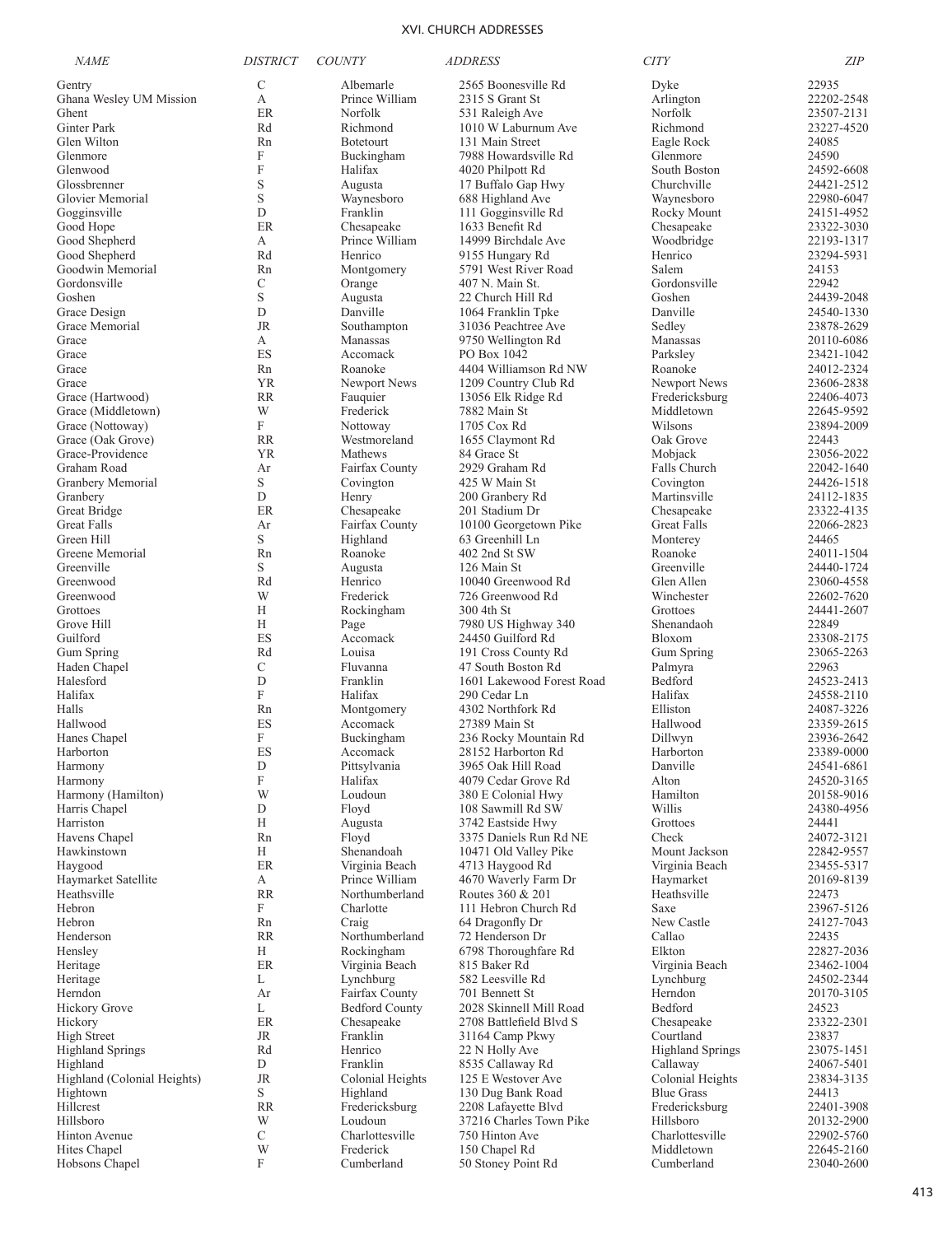| <b>NAME</b>                          | <i><b>DISTRICT</b></i> | <b>COUNTY</b>            | <i>ADDRESS</i>                                  | <b>CITY</b>                      | <b>ZIP</b>               |
|--------------------------------------|------------------------|--------------------------|-------------------------------------------------|----------------------------------|--------------------------|
| Hoke Chapel                          | S                      | Alleghany                | Ogles Creek Road                                | Covington                        | 24426                    |
| Holy Cross International             | <b>YR</b>              | Newport News             | 128 Deal Dr                                     | Newport News                     | 23608-1664               |
| Hopewell                             | C                      | Culpeper                 | 23557 Lignum Rd                                 | Lignum                           | 22726-1918               |
| Hopewell                             | D                      | Pittsylvania             | 192 Hopewell Rd                                 | Dry Fork                         | 24549-4338               |
| Hopewell                             | JR                     | Chesterfield             | 6200 Courthouse Rd                              | Chesterfield                     | 23832-7442               |
| Hopewell                             | <b>RR</b>              | Richmond County          | 4530 Oakland Rd                                 | Farnham                          | 22460-2407               |
| Hopewell                             | <b>RR</b>              | Caroline                 | 12018 Guinea Dr                                 | Woodford                         | 22580-3134               |
| Howard Chapel                        | W                      | Frederick                | 3740 Green Spring Road                          | Winchester                       | 22603                    |
| Howellsville                         | W                      | Warren                   | 510 Hardesty Rd                                 | <b>Front Royal</b>               | 22630-9276               |
| Huddleston                           | L                      | <b>Bedford County</b>    | 4491 Smith Mt Lake Parkway                      | Huddleston                       | 24104                    |
| Huffville                            | Rn                     | Floyd                    | 1078 Huffville Rd NE                            | Pilot                            | 24138-1657               |
| Huguenot                             | Rd<br>S.               | Richmond                 | 10661 Duryea Dr                                 | Richmond<br>Paint Bank           | 23235-2106               |
| Humphreys Chapel<br>Huntington Court | Rn                     | Alleghany<br>Roanoke     | Route 311<br>3333 Williamson Rd NW              | Roanoke                          | 24131<br>24012-4048      |
| Hurt                                 | L                      | Pittsylvania             | 105 Riverview Rd                                | Hurt                             | 24563-2014               |
| Independence                         | JR                     | Greensville              | 4438 Independence Church Rd                     | Emporia                          | 23847-5510               |
| Indian Hill                          | L                      | Campbell                 | 8299 Village Hwy                                | Concord                          | 24538-2433               |
| Indiana                              | ER                     | Chesapeake City          | 4505 Indiana Avenue                             | Portsmouth                       | 23702-2706               |
| Irisburg                             | D                      | Henry                    | 5170 Irisburg Road                              | Axton                            | 24054-0132               |
| Iron Gate                            | S                      | Alleghany                | 713 Market Avenue                               | Iron Gate                        | 24448                    |
| Irvington                            | <b>RR</b>              | Lancaster                | 26 King Carter Drive                            | Irvington                        | 22480                    |
| <b>Ivey Memorial</b>                 | JR                     | Chesterfield             | 17120 Jefferson Davis Hwy                       | South Chesterfield               | 23834-5333               |
| Ivor                                 | <b>JR</b>              | <b>Sussex</b>            | 8511 Main St                                    | Ivor                             | 23866-3428               |
| <b>Ivy Creek</b>                     | C                      | Albemarle                | 674 Woodlands Rd                                | Charlottesville                  | 22901-5504               |
| Jackson Street                       | L                      | Lynchburg                | 900 Jackson St                                  | Lynchburg                        | 24504-2928               |
| Jamieson Memorial                    | $\mathbf F$            | Mecklenburg              | 219 5th St                                      | Clarksville                      | 23927-9276               |
| Jeffersonton                         | $\mathcal{C}$          | Culpeper                 | 5085 Jeffersonton Rd                            | Jeffersonton                     | 22724                    |
| Jetersville                          | F                      | Amelia                   | 11310 Clementown Rd                             | Amelia Court House               | 23002-5132               |
| John Mann                            | W                      | Winchester               | 119 E Cork St                                   | Winchester                       | 22601-5001               |
| John Wesley                          | Н                      | Harrisonburg             | 435 Sterling St                                 | Harrisonburg                     | 22802-4732               |
| John Wesley                          | W                      | Warren                   | 14 Church St                                    | Front Royal                      | 22630-3102               |
| Johnsons                             | ES                     | Northampton              | 11175 Bayside Rd                                | MacHipongo                       | 23405-1826               |
| Jolletts<br>Jolliff                  | H<br>ER                | Rockingham               | 3067 Jollett Rd<br>1900 Jolliff Rd              | Elkton                           | 22827-4601<br>23321-1404 |
| Jollivue                             | S                      | Chesapeake<br>Augusta    | 551 Lee Jackson Hwy                             | Chesapeake<br>Staunton           | 24401-5507               |
| Jollivue                             | S                      | Augusta                  | 551 Lee Jackson Hwy                             | Staunton                         | 24401-5507               |
| Journey                              | $\mathbf F$            | Amelia                   | 8533 N Five Forks Rd                            | Amelia Court House               | 23002-4844               |
| Joyner                               | <b>JR</b>              | Southampton              | 18084 Clubhouse Rd                              | Capron                           | 23829-2754               |
| Keezletown                           | Н                      | Rockingham               | 1456 Indian Trail Rd                            | Keezletown                       | 22832-2332               |
| Kenbridge                            | F                      | Lunenburg                | 201 E 5th Ave                                   | Kenbridge                        | 23944-2040               |
| Kenwood                              | Rd                     | Hanover                  | 11208 Elmont Rd                                 | Ashland                          | 23005-7704               |
| Kenwood (Dinwiddie)                  | <b>JR</b>              | Dinwiddie                | 25200 Ritchie Ave                               | North Dinwiddie                  | 23803-8912               |
| Kerns Memorial                       | D                      | Danville City            | 3860 Kerns Church Road                          | Ringgold                         | 24586-5244               |
| Kernstown                            | W                      | Frederick                | 3239 Valley Pike                                | Winchester                       | 22602-5303               |
| Keysville                            | F                      | Charlotte                | 9290 Church St                                  | Keysville                        | 23947-3622               |
| Kilmarnock                           | <b>RR</b>              | Lancaster                | 89 E Church St                                  | Kilmarnock                       | 22482-9522               |
| Kingstowne Communion Satellite       | А                      | Fairfax County           | 7855 Morning View Ln                            | Alexandria                       | 22315-5012               |
| Kingswood                            | F                      | Mecklenburg              | 4234 Highway 903                                | Bracey                           | 23919<br>27950-9600      |
| Knotts Island<br>Korean of Koinonia  | $\rm ER$<br>Ar         | Currituck, NC<br>Fairfax | 677 Knotts Island Rd<br>6400 Old Centreville Rd | Knotts Island, NC<br>Centreville | 20121-2628               |
| Korean UMC of Greater Washington     | Ar                     | Fairfax County           | 1219 Swinks Mill Rd                             | McLean                           | 22102-2426               |
| LaCrosse                             | F                      | Mecklenburg              | 203 South Carter Street                         | La Crosse                        | 23950-0279               |
| Lafayette                            | Rn                     | Montgomery               | 5310 Walthall St                                | Lafayette                        | 24087-3026               |
| Lakeside                             | Rd                     | Henrico                  | 2333 Hilliard Rd                                | Henrico                          | 23228-4501               |
| Lambs                                | L                      | Campbell                 | 2591 Lambs Church Rd                            | Altavista                        | 24517                    |
| Lane Memorial                        | L                      | Campbell                 | 1201 Bedford Ave                                | Altavista                        | 24517-1205               |
| Larchmont                            | ER                     | Norfolk                  | 1101 Jamestown Cres                             | Norfolk                          | 23508-1275               |
| Lasley                               | C                      | Louisa                   | 393 Lasley Ln                                   | Louisa                           | 23093                    |
| Laurel Hill                          | Rd                     | Henrico                  | 1919 New Market Rd                              | Richmond                         | 23231-6840               |
| Laurel Hill (Lunenburg)              | F                      | Nottoway                 | 165 Blankenship Pond Rd.                        | Green Bay                        | 23942                    |
| Laurel Park                          | Rd                     | Henrico                  | 2700 Hungary Rd                                 | Richmond                         | 23228-2107               |
| Lawrence Memorial                    | Rn                     | Roanoke County           | 10140 Tinsley Ln                                | <b>Bent Mountain</b>             | 24059-2148               |
| Lawrenceville                        | F                      | <b>Brunswick</b>         | 300 W Church St                                 | Lawrenceville                    | 23868-1707               |
| Lawson Chapel                        | S<br>ES                | Augusta<br>Accomack      | 98 Jonestown Rd                                 | Fairfield<br>Onancock            | 24435-2516<br>23417-2434 |
| Leatherbury<br>Lebanon               | L                      | <b>Bedford County</b>    | 21192 Deep Creek Rd<br>4565 New London Rd       | Forest                           | 24551-3577               |
| Lebanon                              | Rd                     | Hanover                  | 8492 Peaks Rd                                   | Hanover                          | 23069-1704               |
| Lebanon (Brunswick)                  | F                      | Brunswick                | 5145 Judd Rd                                    | Rawlings                         | 23876                    |
| Lebanon (Charlotte)                  | F                      | Charlotte                | 11135 Crafton's Gate Hwy                        | Drakes Branch                    | 23937-0173               |
| Lebanon (Dinwiddie)                  | JR                     | Dinwiddie                | 12450 Courthouse Rd                             | Dinwiddie                        | 23841-2256               |
| Lebanon (Essex)                      | <b>RR</b>              | Essex                    | 146 Lebanon Church Rd.                          | <b>Essex County</b>              |                          |
| Lebanon (Sussex)                     | JR                     | <b>Sussex</b>            | 10053 Lebanon Church Rd                         | Jarratt                          | 23867-8009               |
| Lebanon (Westmoreland)               | <b>RR</b>              | Westmoreland             | 5598 Neenah Rd at Templeman's X                 | Montross                         | 22520                    |
| Leesburg                             | W                      | Loudoun                  | 107 W Market St                                 | Leesburg                         | 20176-2902               |
| Leesville                            | L                      | Campbell                 | 6528 Bedford Hwy                                | <b>Lynch Station</b>             | 24571-3056               |
| Liberty                              | <b>RR</b>              | Fauquier                 | 10513 Old Marsh Rd                              | Bealeton                         | 22712-6840               |
| Light of Hope                        | ER                     | Virginia Beach           | 208 S Plaza Trl                                 | Virginia Beach                   | 23452                    |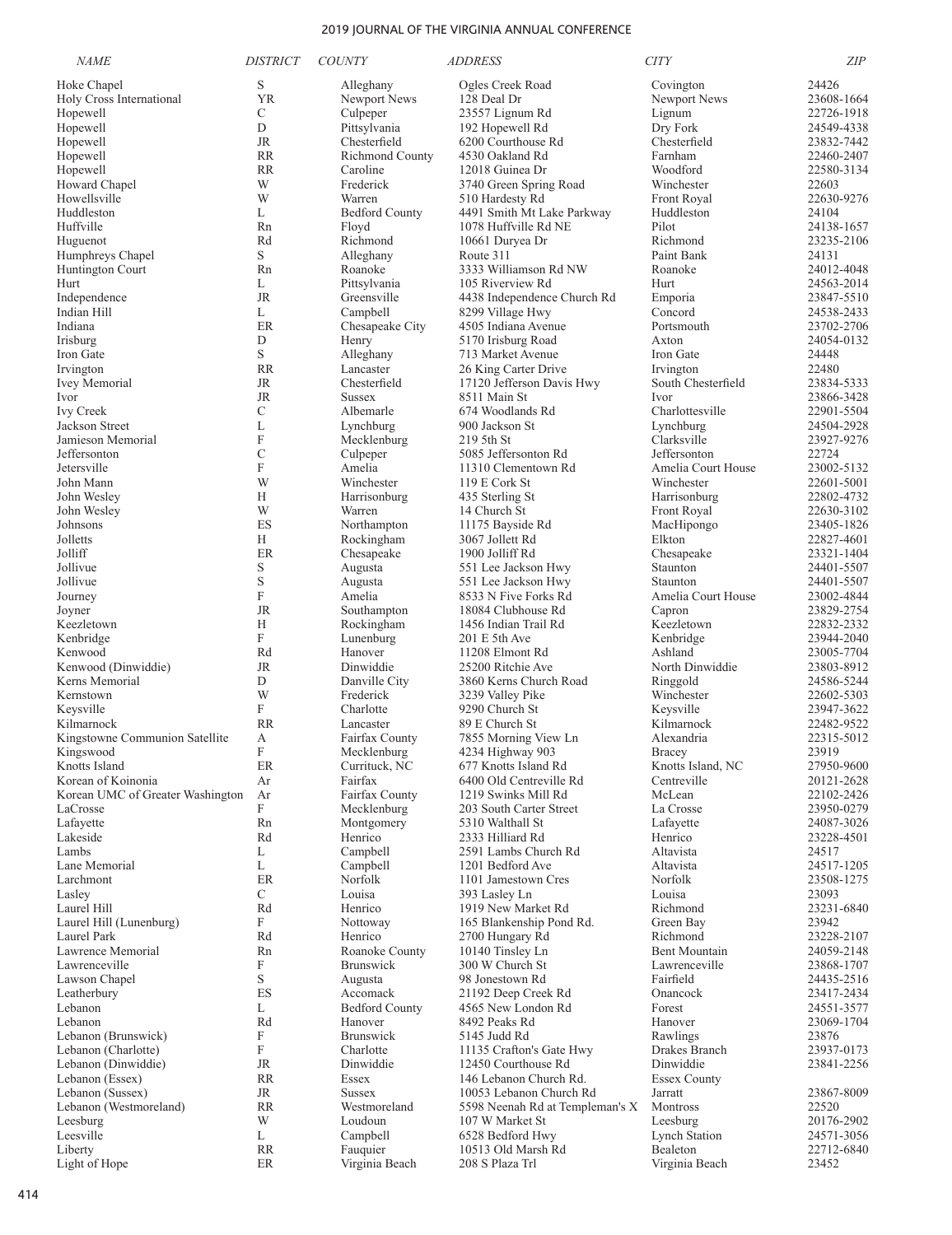| <b>NAME</b>                            | <b>DISTRICT</b> | <b>COUNTY</b>                    | <b>ADDRESS</b>                               | <b>CITY</b>                       | <b>ZIP</b>               |
|----------------------------------------|-----------------|----------------------------------|----------------------------------------------|-----------------------------------|--------------------------|
| Limeton                                | W               | Warren                           | 9 Limeton Church Rd                          | Bentonville                       | 22610-1735               |
| Lincolnia                              | А               | Fairfax County                   | 6335 Little River Tpke                       | Alexandria                        | 22312-5099               |
| Linden                                 | W               | Fauquier                         | 13466 John Marshall Hwy                      | Linden                            | 22642-1733               |
| Linville                               | Н               | Rockingham                       | 5180 Kratzer Rd                              | Rockingham                        | 22802-1220               |
| Lithia                                 | Rn              | <b>Botetourt</b>                 | 21 Delong Ln                                 | Buchanan                          | 24066-5461               |
| Little Mountain<br><b>Locust Grove</b> | W<br>Rn         | Frederick                        | 259 Little Mountain Road                     | Winchester<br>Salem               | 22603-3008               |
| <b>Locust Grove</b>                    | <b>YR</b>       | Roanoke County<br>Gloucester     | 3415 Locust Grove Ln<br>1832 Windsor Rd      | Dutton                            | 24153-2011<br>23050-9726 |
| Longdale                               | S               | Alleghany                        | 121 Church Rd                                | Clifton Forge                     | 24422-3630               |
| Louisa                                 | C               | Louisa                           | 100 E Main St                                | Louisa                            | 23093                    |
| Lower (Hartfield)                      | <b>YR</b>       | Middlesex                        | Off Route 33                                 | Hartfield                         | 23071                    |
| Luray                                  | Н               | Page                             | 20 S Broad St                                | Luray                             | 22835-1903               |
| Lyndhurst                              | S               | Augusta                          | 2835 Lyndhurst Rd                            | Waynesboro                        | 22980                    |
| Lynnhaven                              | ER              | Virginia Beach                   | 1033 Little Neck Rd                          | Virginia Beach                    | 23452-6012               |
| Macedonia                              | C<br>F          | Louisa                           | 17 Byrd Mill Rd                              | Louisa                            | 23093-3314               |
| Macedonia<br>Macedonia                 | W               | <b>Brunswick</b><br>Frederick    | 683 Macedonia Road<br>1941 Macedonia Road    | Blackstone<br>White Post          | 23824<br>22663-1846      |
| Madison                                | C               | Madison                          | 505 S Main St                                | Madison                           | 22727-0383               |
| Magnolia                               | <b>JR</b>       | Suffolk                          | 1764 Wilroy Rd                               | Suffolk                           | 23434-2304               |
| Main Street                            | F               | Halifax                          | 701 N Main St                                | South Boston                      | 24592-3338               |
| Main Street                            | L               | Bedford                          | 212 E Main St                                | Bedford                           | 24523-2013               |
| Main Street                            | S               | Waynesboro                       | 601 W Main St                                | Waynesboro                        | 22980-4303               |
| Main Street (Emporia)                  | <b>JR</b>       | Emporia                          | 105 Church St                                | Emporia                           | 23847-2321               |
| Main Street (Suffolk)                  | JR              | Suffolk                          | 202 N Main St                                | Suffolk                           | 23434-4421               |
| Manor Memorial                         | Н               | Shenandoah                       | 9320 N Congress St                           | New Market                        | 22844-9508               |
| <b>Mansons</b><br>Maple Grove          | <b>JR</b><br>D  | Dinwiddie<br>Franklin            | 17211 Mansons Church Road<br>260 Henry Rd    | Mc Kenney<br>Ferrum               | 23872-0351<br>24088-3058 |
| Market Street                          | W               | Winchester                       | 131 S Cameron St                             | Winchester                        | 22601-4732               |
| Market Street (Onancock)               | ES              | Accomack                         | 75 Market St                                 | Onancock                          | 23417-4223               |
| Markham                                | W               | Fauquier                         | 3212 Stone Church Rd                         | Markham                           | 22643-1848               |
| Marquis Memorial                       | S               | Staunton                         | 1614 W Beverley St                           | Staunton                          | 24401-3003               |
| Marsh Memorial                         | L               | Lynchburg                        | 20348 Leesville Rd                           | Lynchburg                         | 24502-3600               |
| Marshall                               | W               | Fauquier                         | 8405 W Main Street                           | Marshall                          | 20116-0144               |
| Marvin Chapel                          | W               | Clarke                           | 330 W Main St                                | Berryville                        | 22611-1231               |
| Marvin                                 | S<br><b>YR</b>  | Rockbridge<br>Mathews            | 1624 Stoney Run Rd                           | Buena Vista                       | 24416                    |
| Mathews Chapel<br>Matoaca              | <b>JR</b>       | Chesterfield                     | 4185 Buckley Hall Road<br>6301 River Rd      | Cobbs Creek<br>South Chesterfield | 23035<br>23803-8051      |
| Matthews Chapel                        | <b>JR</b>       | <b>Brunswick</b>                 | 1538 Matthews Chapel Road                    | Lawrenceville                     | 23868-4303               |
| Mays Memorial                          | Rn              | <b>Bedford County</b>            | 1121 Oddfellows Rd                           | Vinton                            | 24179-5893               |
| McCanless Memorial                     | F               | Halifax                          | 316 Edmunds St                               | South Boston                      | 24592-3008               |
| McDonalds Mill                         | Rn              | Roanoke County                   | 3741 Catawba Rd                              | Blacksburg                        | 24060-0531               |
| McDowell                               | S               | Highland                         | Route 250                                    | McDowell                          | 24401-2335               |
| McGaheysville                          | Н               | Rockingham                       | 10106 McGaheysville Rd                       | McGaheysville                     | 22840-2360               |
| McKendree<br>McKendree                 | F               | Halifax                          | 1100 McKendree Church Rd<br>4347 Manfield Rd | Halifax                           | 24558-2898               |
| McKendree                              | <b>RR</b><br>S  | King William<br>Highland         | Route 618                                    | Manquin<br>McDowell               | 23106<br>24458           |
| McKinley                               | S               | Augusta                          | 1035 McKinley Rd                             | Middlebrook                       | 24459-2324               |
| Mead Memorial                          | L               | Campbell                         | 13317 Wards Rd                               | Lynchburg                         | 24501-7121               |
| Meadow                                 | D               | Patrick                          | 32099 Jeb Stuart Hwy                         | Spencer                           | 24165                    |
| Mears Memorial (Keller)                | ES              | Accomack                         | 18186 Second St                              | Keller                            | 23401-0000               |
| Mechanicsville                         | Rd              | Hanover                          | 7356 Atlee Rd                                | Mechanicsville                    | 23111-1757               |
| Meherrin                               | F               | Prince Edward                    | 97 Stagecoach Rd                             | Meherrin                          | 23954-5012               |
| Melfa                                  | ES              | Accomack                         | 19444 Main St                                | Melfa                             | 23410-2939               |
| Melrose (Lottsburg)<br>Memorial        | RR<br>ER        | Northumberland<br>Virginia Beach | 1317 Lewisetta Rd<br>804 Gammon Rd           | Lottsburg<br>Virginia Beach       | 22511-0150<br>23464-1806 |
| Memorial (Appomattox)                  | F               | Appomattox                       | 403 Court St                                 | Appomattox                        | 24522-9876               |
| Memorial (Charles City)                | <b>YR</b>       | Charles City                     | 11000 Courthouse Rd                          | Charles City                      | 23030-3427               |
| Messiah                                | А               | Fairfax County                   | 6215 Rolling Rd                              | Springfield                       | 22152-1637               |
| Messiah                                | ER              | Chesapeake                       | 408 Dominion Commons Way                     | Chesapeake                        | 23322-7642               |
| Metropolitan                           | ES              | Accomack                         | 21445 Bayside Rd                             | Onancock                          | 23417-2105               |
| Middleburg                             | W               | Loudoun                          | 15 W. Washington Street                      | Middleburg                        | 20118                    |
| Midland                                | <b>RR</b>       | Fauquier                         | 5435 Midland Rd                              | Midland                           | 22728-2134               |
| Mila<br>Miles Memorial                 | RR<br>ER        | Northumberland<br>Norfolk        | 1690 Mila Rd<br>9450 Granby St               | Heathsville<br>Norfolk            | 22473<br>23503-3410      |
| Millwood                               | W               | Clarke                           | 700 Bishop Meade Rd                          | Millwood                          | 22646-0123               |
| Mineral                                | С               | Louisa                           | 301 West Third St                            | Mineral                           | 23117                    |
| Mint Spring                            | S               | Augusta                          | 51 Mint Springs Circle                       | Mint Spring                       | 24463                    |
| Mizpah                                 | <b>RR</b>       | King and Queen                   | 6062 Canterbury Road                         | Walkerton                         | 23177                    |
| Monroe                                 | L               | Amherst                          | 3311 S Amherst Hwy                           | Monroe                            | 24574-3206               |
| Montague Avenue                        | W               | Winchester                       | 102 Montague Ave                             | Winchester                        | 22601-3771               |
| Monterey                               | S               | Highland                         | 10 E Main St                                 | Monterey                          | 24465                    |
| Monumental<br>Monumental (Emporia)     | ER<br>$\rm JR$  | Portsmouth<br>Emporia            | 450 Dinwiddie St<br>300 Southampton St       | Portsmouth<br>Emporia             | 23704-3634<br>23847-1833 |
| Morrisville                            | <b>RR</b>       | Fauquier                         | 4432 Morrisville Rd                          | Bealeton                          | 22712-7348               |
| Motley                                 | L               | Pittsylvania                     | 4081 Shula Rd                                | Hurt                              | 24563-3137               |
| Mount Airy (Bedford)                   | L               | Pittsylvania                     | 630 Mt. Airy Road                            | <b>Lynch Station</b>              | 24571                    |
| Mount Bethel                           | D               | Henry                            | 17 Mount Bethel Church Cir                   | Martinsville                      | 24112-6858               |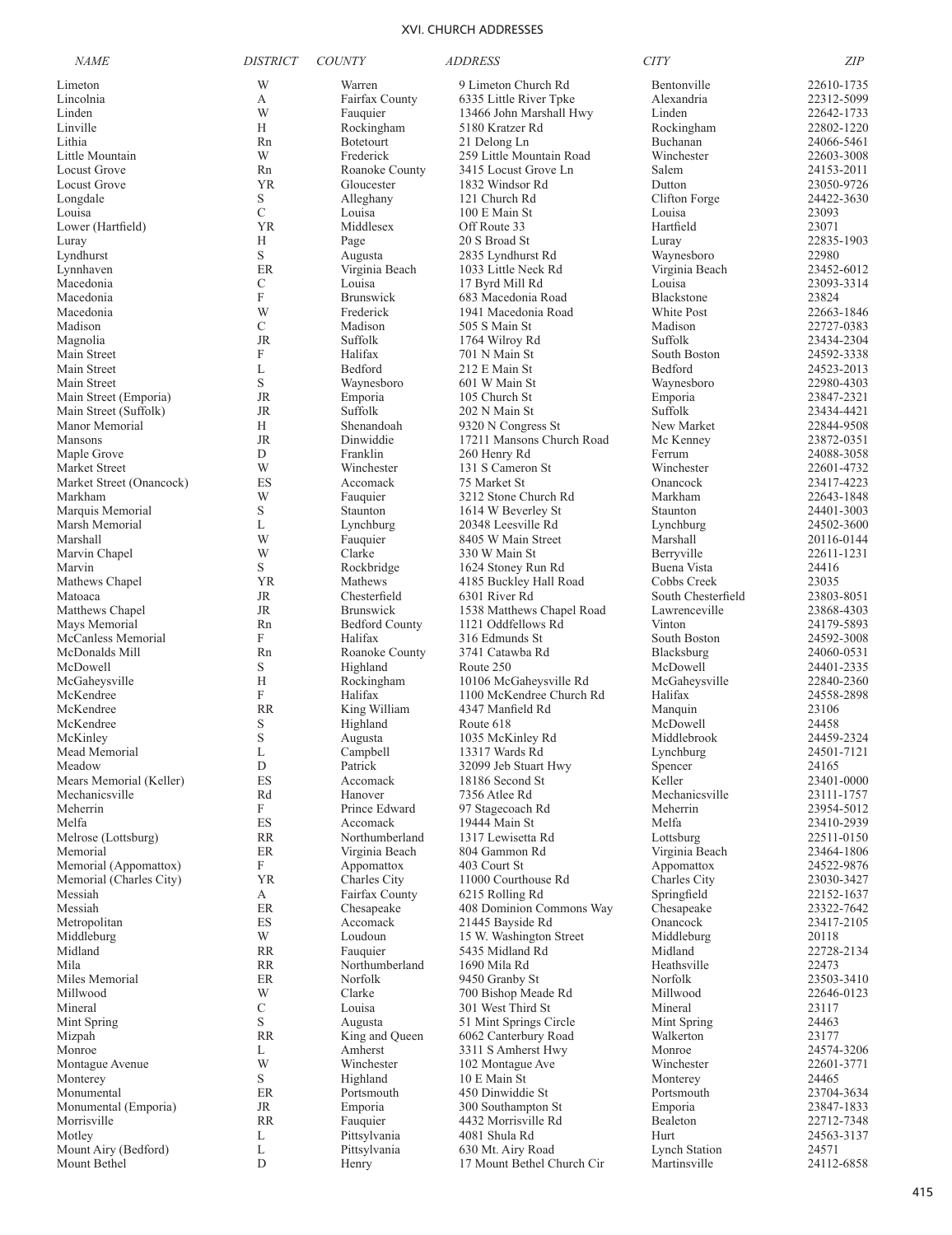| <b>NAME</b>                                               | <b>DISTRICT</b> | <b>COUNTY</b>               | <i>ADDRESS</i>                                   | <b>CITY</b>                           | ZIP                      |
|-----------------------------------------------------------|-----------------|-----------------------------|--------------------------------------------------|---------------------------------------|--------------------------|
| Mount Bethel                                              | Н               | Augusta                     | 148 Rock Mountain Ln                             | Harrisonburg                          | 22801                    |
| Mount Calvary                                             | F               | Charlotte                   | 114 School St                                    | Drakes Branch                         | 23937-2960               |
| Mount Cana                                                | F               | Halifax                     | 1220 E Hyco Rd                                   | South Boston                          | 24592-6536               |
| Mount Carmel                                              | F               | Charlotte                   | 1101 Mt. Carmel Road                             | Brookneal                             | 23959-0251               |
| Mount Carmel                                              | Н<br>S          | Rockingham                  | 13375 Third Hill Road                            | <b>Fulks Run</b>                      | 22830                    |
| Mount Carmel<br>Mount Carmel                              | W               | Covington<br>Clarke         | 1200 N Alleghany Ave<br>130 Mt. Carmel Road      | Covington<br>Paris                    | 24426-1006<br>20130      |
| Mount Clifton                                             | Н               | Shenandoah                  | 31 Mount Clifton Church Ln                       | Mount Jackson                         | 22842-2208               |
| Mount Clinton                                             | H               | Rockingham                  | 1595 Muddy Creek Rd                              | Rockingham                            | 22802-0119               |
| Mount Comfort                                             | L               | Appomattox                  | 4901 Oakville Rd                                 | Appomattox                            | 24522-8328               |
| Mount Crawford                                            | Н               | Rockingham                  | 360 North Main Street                            | Mt Crawford                           | 22841                    |
| Mount Elbert                                              | Rn              | Floyd                       | 386 Mount Elbert Rd NW                           | Riner                                 | 24149-3618               |
| Mount Harmony (Charlotte)                                 | F               | Prince Edward               | 12380 County Line Rd                             | Keysville                             | 23947-4416               |
| Mount Hebron                                              | H               | Shenandoah                  | 1944 Mt. Hebron Road                             | <b>Toms Brook</b>                     | 22660                    |
| Mount Hermon<br>Mount Hermon                              | H<br>L          | Shenandoah                  | 3826 Orkney Grade<br>171 Mount Hermon Rd         | Mount Jackson<br><b>Lynch Station</b> | 22842-3315<br>24571-3172 |
| Mount Hermon                                              | Rd              | Campbell<br>Hanover         | 12637 Mount Hermon Rd                            | Ashland                               | 23005-7813               |
| Mount Horeb                                               | H               | Rockingham                  | 422 Hinton Road                                  | Hinton                                | 22831                    |
| Mount Horeb                                               | <b>RR</b>       | Fauquier                    | 10867 Elk Run Rd                                 | Catlett                               | 20119-2426               |
| Mount Horeb                                               | S               | Rockbridge                  | Pullen Road off Blue Grass Trail                 | Lexington                             | 24450                    |
| Mount Horeb (Amherst)                                     | C               | Amherst                     | 698 Mt Horeb Rd                                  | Amherst                               | 24521                    |
| Mount Horeb (Campbell)                                    | L               | <b>Bedford County</b>       | 1934 Carters Mill Road.                          | Huddleston                            | 24104                    |
| Mount Horeb (Orange)                                      | $\mathcal{C}$   | Louisa                      | 16206 Mallorys Ford Rd                           | Gordonsville                          | 22942                    |
| Mount Jackson                                             | H<br>F          | Shenandoah                  | 141 Orkne; y Drive                               | Mount Jackson<br>Clover               | 22842                    |
| Mount Laurel<br>Mount Lebanon                             | Rn              | Halifax<br>Giles            | 8077 Newbill School Rd<br>162 Mt. Lebanon Road   | Pembroke                              | 24534-3069<br>24136      |
| Mount Moriah                                              | С               | Albemarle                   | 4524 Garth Rd                                    | Charlottesville                       | 22901-5104               |
| Mount Moriah                                              | S               | Staunton                    | 708 6th St                                       | Grottoes                              | 24441-1706               |
| Mount Olive                                               | Н               | Shenandoah                  | 12180 Back Rd                                    | Toms Brook                            | 22660-2408               |
| Mount Olive                                               | W               | Frederick                   | 327 Mount Olive Rd                               | Winchester                            | 22602-1685               |
| Mount Olivet                                              | Ar              | Arlington                   | 1500 N Glebe Rd                                  | Arlington                             | 22207-2123               |
| Mount Olivet                                              | D               | Pittsylvania                | 229 Mount Olivet Ln                              | Danville                              | 24540-7363               |
| Mount Olivet                                              | Rn              | Franklin County             | 24230 Virgil Goode Hwy                           | <b>Boones Mill</b>                    | 24065                    |
| Mount Olivet<br>Mount Olivet                              | S<br>W          | <b>Botetourt</b><br>Loudoun | 26310 Lee Hwy<br>11783 Mountain Road             | Buchanan<br>Lovettsville              | 24066-4208<br>20180      |
| Mount Olivet (Albemarle)                                  | C               | Albemarle                   | 2500 Old Lynchburg Rd                            | North Garden                          | 22959-2107               |
| Mount Olivet (Campbell)                                   | L               | Campbell                    | 46 Mt Olivet Road                                | Lynchburg                             | 24502                    |
| Mount Olivet (Dinwiddie)                                  | <b>JR</b>       | Dinwiddie                   | 16414 McKenney Highway                           | DeWitt                                | 23840                    |
| Mount Olivet (Madison)                                    | C               | Madison                     | 249 Weakley Hollow Rd                            | Syria                                 | 22749                    |
| Mount Pisgah                                              | H               | Augusta                     | 160 Mount Pisgah Rd                              | Mount Sidney                          | 24467-2412               |
| Mount Pisgah                                              | Rd              | Chesterfield                | 1100 Mount Pisgah Dr                             | Midlothian                            | 23113-4247               |
| Mount Pleasant                                            | D               | Pittsylvania                | 8060 US Hwy 29N                                  | Danville                              | 24541-2409               |
| Mount Pleasant<br>Mount Pleasant                          | ER<br>F         | Chesapeake<br>Prince Edward | 2505 Mount Pleasant Rd<br>12380 County Line Rd   | Chesapeake<br>Keysville               | 23322-1202<br>23947-4416 |
| Mount Pleasant                                            | Н               | Rockingham                  | 20439 Mt Pleasant Rd                             | Elkton                                | 22827-2010               |
| Mount Pleasant                                            | <b>JR</b>       | Greensville                 | 2011 Smoky Ordainary Road                        | Emporia                               | 23847-2423               |
| Mount Pleasant                                            | S               | Alleghany                   | 107 Mount Pleasant Dr                            | Covington                             | 24426-5914               |
| Mount Pleasant                                            | W               | Frederick                   | 3654 Dominion Rd                                 | Gerrardstown, WV                      | 25420-4214               |
| Mount Pleasant (Amherst)                                  | С               | Amherst                     | 650 Thrashers Creek Rd                           | Amherst                               | 24521                    |
| Mount Pleasant (Botetourt)                                | Rn              | <b>Botetourt</b>            | 2357 Mt. Pleasant ChurchRoad                     | Fincastle                             | 24090                    |
| Mount Pleasant (Louisa)                                   | C<br>W          | Louisa<br>Loudoun           | 3091 Mount Pleasant Church Rd                    | Louisa                                | 23093-5400               |
| Mount Pleasant (Lovettsville)<br>Mount Pleasant (Roanoke) | Rn              | Roanoke County              | 13266 Taylorstown Rd<br>3035 Mount Pleasant Blvd | Leesburg<br>Roanoke                   | 20176-6158<br>24014-5415 |
| Mount Pleasant-Lamps                                      | W               | Frederick                   | 1800 Wardensville Grade                          | Winchester                            | 22602-2943               |
| Mount Sidney                                              | Н               | Rockingham                  | 2281 Lee Hwy                                     | Mount Sidney                          | 24467-2500               |
| Mount Tabor                                               | F               | Buckingham                  | Highway 56                                       | Buckingham                            | 23921-0233               |
| Mount Tabor                                               | Н               | Rockingham                  | 8335 N Valley Pike                               | Rockingham                            | 22802-1544               |
| Mount Tabor                                               | L               | Amherst                     | 205 Cloudcroft Rd                                | Madison                               | 24572                    |
| Mount Tabor                                               | Rn              | Montgomery                  | 1742 Walton Rd                                   | Christiansburg                        | 24073-6920               |
| Mount Tabor<br>Mount Vernon                               | S               | Staunton<br>Fairfax County  | 460 Round Hill School Rd                         | New Hope<br>Alexandria                | 24469                    |
| Mount Vernon                                              | А<br>C          | Greene                      | 2006 Belle View Blyd<br>76 Garth Rd              | Stanardsville                         | 22307-1336<br>22973-3215 |
| Mount Vernon                                              | D               | Danville                    | 107 W Main St                                    | Danville                              | 24541-2824               |
| Mount Vernon                                              | RR              | Caroline                    | 21075 Frog Level Rd                              | Ruther Glen                           | 22546-4311               |
| Mount Vernon (Toano)                                      | <b>YR</b>       | James City                  | 7801 Church Ln                                   | Toano                                 | 23168-9110               |
| Mount Zion (Albemarle)                                    | С               | Albemarle                   | 2620 Mt. Zion Church Rd                          | Esmont                                | 22397                    |
| Mount Zion (Bedford)                                      | L               | <b>Bedford County</b>       | 1081 Cannery Rd                                  | Goode                                 | 24556-2307               |
| Mount Zion (Campbell)                                     | L               | Campbell                    | 5662 Red House Rd                                | Rustburg                              | 24588-3966               |
| Mount Zion (Franklin)<br>Mount Zion (Gloucester)          | L<br><b>YR</b>  | Pittsylvania<br>Gloucester  | 1571 Morgans Fork Road                           | Penhook                               | 24137                    |
| Mount Zion (Hamilton)                                     | W               | Loudoun                     | 1832 Windsor Rd<br>250 W Virginia Ave            | Dutton<br>Hamilton                    | 23050-9726<br>20158-9728 |
| Mount Zion (Leesburg)                                     | W               | Loudoun                     | 12 North St NE                                   | Leesburg                              | 20176-2212               |
| Mount Zion (Madison)                                      | С               | Madison                     | 2394 Mount Zion Church Rd                        | Oakpark                               | 22730                    |
| Mount Zion (Mount Solon)                                  | H               | Augusta                     | 1386 Bunker Hill Rd                              | Mount Solon                           | 22843-3203               |
| Mount Zion (Rockbridge)                                   | S               | Rockbridge                  | 3854 Forge Rd                                    | Glasgow                               | 24555-2268               |
| Mount Zion (Rockingham)                                   | H               | Rockingham                  | 2885 Bloomer Springs Road                        | Elkton                                | 22827                    |
| Mount Zion (Strasburg)                                    | Н               | Shenandoah                  | 339 W Queen St                                   | Strasburg                             | 22657-2225               |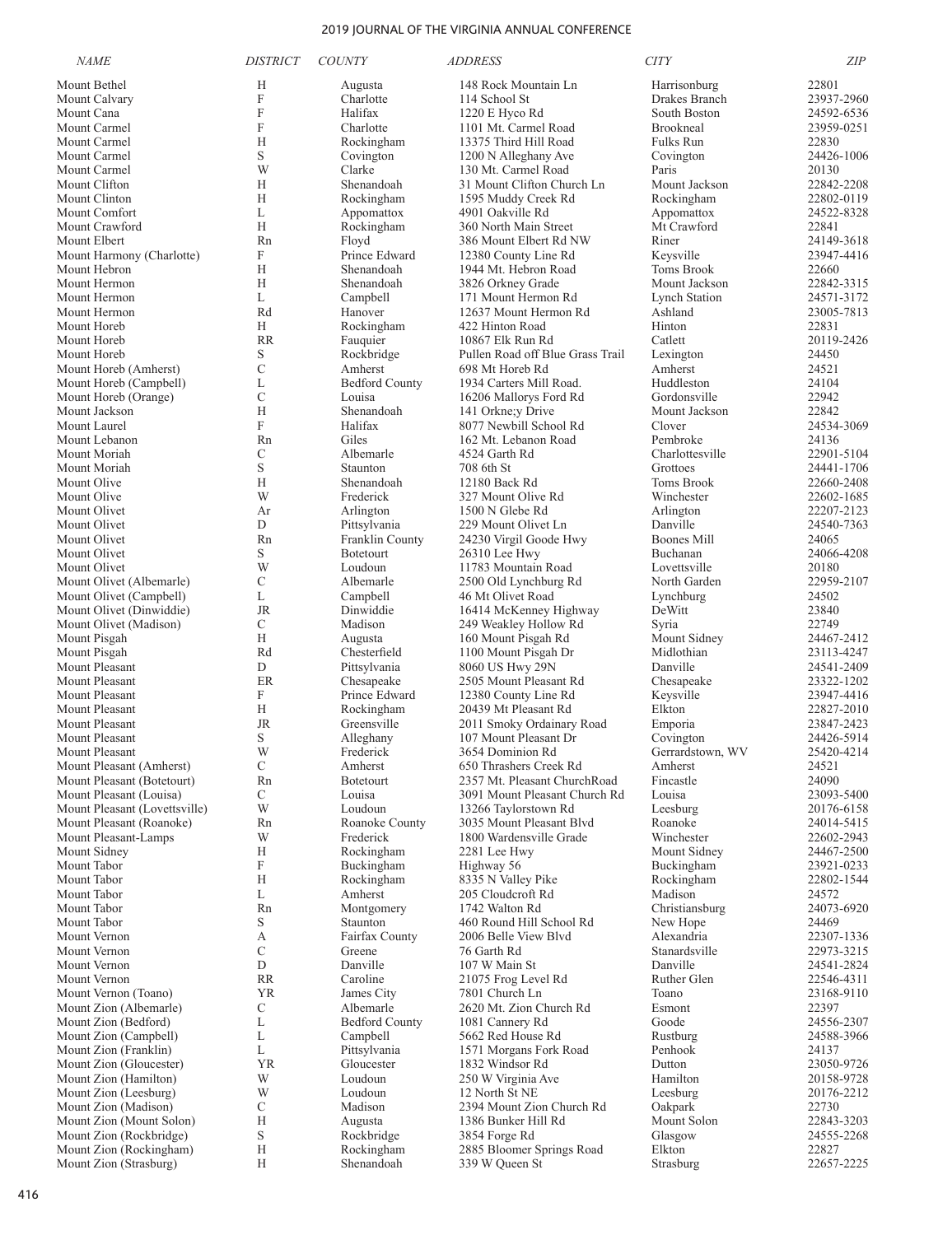| <b>NAME</b>                        | <i>DISTRICT</i>           | <b>COUNTY</b>          | <b>ADDRESS</b>              | <b>CITY</b>         | <b>ZIP</b> |
|------------------------------------|---------------------------|------------------------|-----------------------------|---------------------|------------|
| Mount Zion (Woodstock)             | Н                         | Shenandoah             | 158 N Church St             | Woodstock           | 22664-1713 |
| Mountain Valley                    | H                         | Rockingham             | 11529 Mountain Valley Rd    | Rockingham          | 22802-1745 |
| Mountain Valley                    | S                         | Alleghany              | 4905 Rich Patch Rd          | Covington           | 24426      |
| Mountain View                      | $\mathcal{C}$             | Greene                 | 11985 Spotswood Tr          | Ruckersville        | 22968      |
| Mountain View                      | D                         | Patrick                | 3639 Mountain View Rd       | Meadows of Dan      | 24120-3678 |
| Mountain View                      | L                         | <b>Bedford County</b>  | 1077 Viewpoint Lane         | Forest              | 24551-0543 |
| Mountain View                      | W                         | Frederick              | 148 Richard Ln              | <b>Star Tannery</b> | 22654-1925 |
| Nelson                             | C                         | Nelson                 | 5239 Thomas Nelson Hwy      | Arrington           | 22922-2624 |
| Nettle Ridge                       | D                         | Patrick                | 70 Nettle Ridge Loop        | Stuart              | 24171-2650 |
| New Beginnings                     | ES                        | Accomack               | 32347 Chincoteague Rd       | Wattsville          | 23483-0000 |
| New Bethel                         | $\mathcal{C}$             | Fluvanna               | 4899 Rolling Rd             | Scottsville         | 24590-4250 |
| New Bethel (Campbell)              | L                         | Campbell               | 5854 Nowlins Mill Rd        | Rustburg            | 24588-3966 |
| New Bethel (Pittsylvania)          | L                         | Pittsylvania           | 7061 Dews Rd                | Hurt                | 24563-3261 |
| New Castle                         | Rn                        | Craig                  | 364 Main Street             | New Castle          | 24127      |
| New Creation                       | ER                        | Chesapeake             | 4320 Bruce Rd               | Chesapeake          | 23321-4205 |
| New Faith                          | C                         | Nelson                 | 6731 Rockfish River Rd      | Schuyler            | 22969-2239 |
| New Hope                           | D                         | Franklin               | 3901 Old Forge Rd           | Rocky Mount         | 24151-4744 |
| New Hope                           | $\boldsymbol{\mathrm{F}}$ | Charlotte              | 6101 Scuffletown Rd.        | Randolph            | 23962      |
| New Hope                           | H                         | Augusta                | 55 Round Hill School Road   | New Hope            | 24469      |
| New Hope                           | <b>RR</b>                 | Stafford               | 164 New Hope Church Rd      | Fredericksburg      | 22405-3400 |
| New Hope                           | YR                        | Gloucester             | 2466 Lewis B Puller Mem Hwy | Saluda              | 23149-4003 |
| New Hope (Bedford)                 | L                         | <b>Bedford County</b>  | 12679 Dickerson Mill Road   | Bedford             | 24523-2413 |
| New Hope (Campbell)                | L                         | Campbell               | 2819 Browns Mill Rd         | Gretna              | 24557-0441 |
| New Hope (Patrick)                 | D                         | Patrick                | 1863 Clark House Farm Rd    | Stuart              | 24171-2988 |
| New Life Interntl Campus Satellite | А                         | Prince William         | 10300 Stratford Ave         | Fairfax             | 22030-3217 |
| New Life                           | Rd                        | Chesterfield           | 900 Old Hundred Rd          | Midlothian          | 23114-7407 |
| New Light                          | А                         | Fairfax County         | 7901 Heritage Dr            | Annandale           | 22003-5201 |
| New Mission                        | ES                        | Northampton            | 8240 Treherneville Dr       | Birdsnest           | 23307      |
| New Ridgeway                       | L                         | Pittsylvania           | 1645 Ridgeway Road          | Pittsville          | 24139      |
| New Song                           | Rd                        | Hanover                | 7450 Colts Neck Rd          | Mechanicsville      | 23111-4234 |
| New Town                           | <b>YR</b>                 | James City             | 5209 Monticello Ave         | Williamsburg        | 23188-8213 |
| Newport-Mount Olivet               | Rn                        | Giles                  | Rt. 311 Blue Grass Trail    | Newport             | 24128      |
| Newsoms                            | JR                        | Southampton            | 29189 South Main St         | <b>Newsoms</b>      | 23874      |
| Newville                           | JR                        | Prince George          | 9010 Hines Rd               | Disputanta          | 23842-8551 |
| Nicopolis                          | L                         | <b>Bedford County</b>  | 1158 Nicopolis Dr           | Bedford             | 24523-7008 |
| Nimmo                              | ER                        | Virginia Beach         | 2200 Princess Anne Rd       | Virginia Beach      | 23456-3536 |
| Nokesville                         | А                         | Prince William         | 12550 Aden Rd               | Nokesville          | 20181-2716 |
| Norfolk                            | ER                        | Norfolk                | 6870 N Military Hwy         | Norfolk             | 23518-5240 |
| Northview                          | Rn                        | Roanoke County         | 521 Ridgecrest Dr           | Roanoke             | 24019-6272 |
| Norview                            | ER                        | Norfolk                | 1112 Norview Ave            | Norfolk             | 23513-3443 |
| Oak Grove                          | C                         | Madison                | 1109 Aylor Rd               | Madison             | 22727-3919 |
| Oak Grove                          | ES                        | Accomack               | 30053 Seaside Rd.           | Melfa               | 23410      |
| Oak Grove                          | ER                        | Chesapeake             | 472 Battlefield Blvd N      | Chesapeake          | 23320-3986 |
| Oak Grove                          | Н                         | Page                   | 2279 Fleeburg Rd            | Shenandoah          | 22849-4307 |
| Oak Grove                          | YR                        | Isle of Wight          | 24081 Sugar Hill Rd         | Carrollton          | 23314-2617 |
| Oak Grove (Dinwiddie)              | JR                        | Dinwiddie              | 12715 Acorn Dr              | North Dinwiddie     | 23805-9682 |
| Oak Grove (Surry)                  | JR                        | Surry                  | 91 Chapel Bottom Rd         | Surry               | 23883-2611 |
| Oak Hill                           | S                         | Waynesboro             | 1862 Lyndhurst Rd           | Waynesboro          | 22980-5223 |
| Oak Level                          | H                         | Shenandoah             | 1809 Camp Roosevelt Rd      | Fort Valley         | 22652-3134 |
| Oak Shade                          | $\mathcal{C}$             | Culpeper               | 9906 Rixeyville Rd          | Rixeyville          | 22701      |
| Oakland                            | D                         | Pittsylvania           | 184 Snakepath Rd            | <b>Blairs</b>       | 24527-3799 |
| Oakland                            | L                         | <b>Bedford County</b>  | 2465 Goode Station Rd       | Goode               | 24556-2279 |
| Oakland                            | <b>RR</b>                 | <b>Richmond County</b> | 4530 Oakland Rd             | Farnham             | 22460-2407 |
| Oaklette                           | ER                        | Chesapeake             | 520 Oaklette Dr             | Chesapeake          | 23325-2821 |
| Oakton                             | Ar                        | Fairfax County         | 2951 Chain Bridge Rd        | Oakton              | 22124-3022 |
| Oakwood                            | F                         | Cumberland             | 1291 Columbia Rd            | Columbia            | 23038-2812 |
| Ocean View                         | ES                        | Accomack               | 31 Main St                  | Wachapreague        | 23480-0000 |
| Ocran                              | JR                        | Dinwiddie              | 20221 Cox Rd                | Sutherland          | 23885-9455 |
| Old Bethel                         | W                         | Frederick              | 560 Old Bethel Church Rd    | Winchester          | 22603-4045 |
| Old Bridge                         | A                         | Prince William         | 3966 Old Bridge Rd          | Woodbridge          | 22192-5006 |
| Old Church                         | <b>YR</b>                 | Middlesex              | 25614 The Trail             | Mattaponi           | 23110      |
| Olive Branch                       | <b>YR</b>                 | Gloucester             | 11408 Salem Church Rd       | Gloucester          | 23061-2748 |
| Olive Branch (Brunswick)           | F                         | <b>Brunswick</b>       | 4141 Gasburg Road           | Gasburg             | 23857-2008 |
| Olive Branch (Halifax)             | $\boldsymbol{\mathrm{F}}$ | Halifax                | 4020 Philpott Rd            | South Boston        | 24592-6608 |
| Olive Branch (Prince Edward)       | $\boldsymbol{\mathrm{F}}$ | Prince Edward          | 81 Olive Branch Rd          | Prospect            | 23960-8024 |
| Olivet                             | <b>RR</b>                 | Spotsylvania           | 7676 Stubbs Bridge Rd       | Spotsylvania        | 22553-5707 |
| Onley                              | ES                        | Accomack               | 25642 E Main St             | Onley               | 23418-2932 |
| Orlean                             | А                         | Fauquier               | 7029 Leeds Manor Rd         | Marshall            | 20115-2227 |
| Otterbein Chapel                   | H                         | Shenandoah             | 8514 S Middle Rd            | Mount Jackson       | 22842-2835 |
|                                    | H                         |                        |                             |                     |            |
| Otterbein                          |                           | Harrisonburg           | 176 W Market St             | Harrisonburg        | 22801-3711 |
| Otterville                         | L                         | <b>Bedford County</b>  | 6524 Big Island Hwy         | Bedford             | 24523-6255 |
| Oxford                             | <b>JR</b>                 | Suffolk                | 601 W Washington St         | Suffolk             | 23434-5756 |
| Oylers Chapel                      | D                         | Franklin               | 2500 Hardy Rd               | Hardy               | 24101-4302 |
| Page                               | H                         | Page                   | 1062 Springfield Rd         | Luray               | 22835-3701 |
| Painter-Garrison's                 | ES                        | Accomack               | 17310 Main St               | Painter             | 23420-2608 |
| Palmyra                            | $\mathcal{C}$             | Fluvanna               | 258 Main Street             | Palmyra             | 22963      |

Pamplin-Pamplin City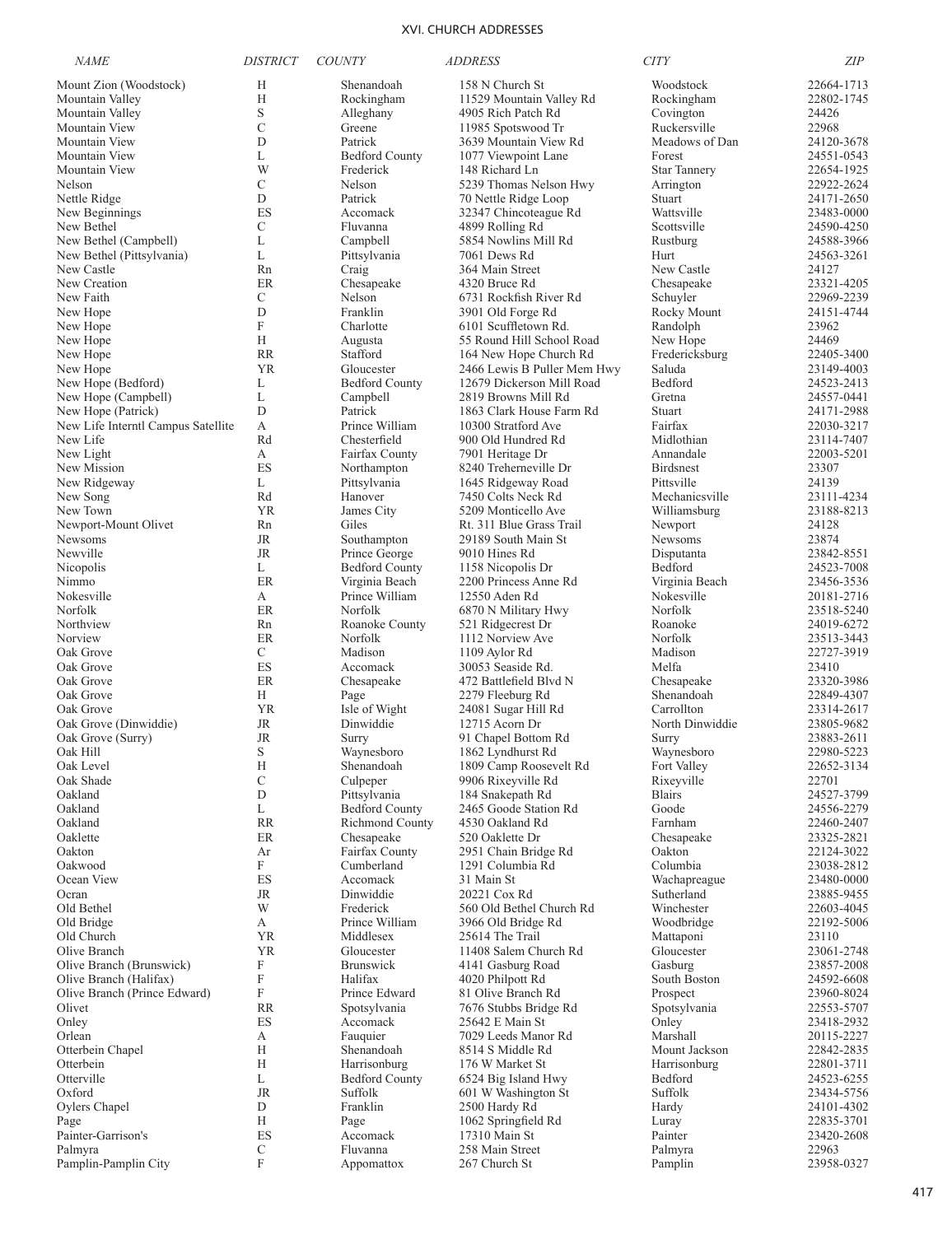| <b>NAME</b>                                       | <b>DISTRICT</b>    | <b>COUNTY</b>                 | <i>ADDRESS</i>                           | <b>CITY</b>                 | <b>ZIP</b>               |
|---------------------------------------------------|--------------------|-------------------------------|------------------------------------------|-----------------------------|--------------------------|
| Pamunkey                                          | YR                 | New Kent                      | Route 249 & Paumunkey Church Rd Lanexa   |                             | 23089                    |
| Park                                              | Rn                 | Montgomery                    | 306 Park St                              | Christiansburg              | 24073-3149               |
| Parkview                                          | YR                 | Newport News                  | 912 Briarfield Rd                        | Newport News                | 23605-2404               |
| Parnassus                                         | Н                  | Augusta                       | 42 Clark Ln                              | Parnassus                   | 22801-3536               |
| Parrish Chapel                                    | Rn                 | <b>Bedford County</b>         | 10000 Stewartsville Rd                   | Vinton                      | 24179-5226               |
| Parrish Court                                     | S                  | Covington                     | 2343 S Carpenter Dr                      | Covington                   | 24426-2618               |
| Patmos                                            | L                  | <b>Bedford County</b>         | 1405 Patmos Road                         | Moneta                      | 24121-4445               |
| Payne Memorial                                    | $\mathbf F$        | Cumberland                    | 1 Stoney Point Rd                        | Cumberland                  | 23040-2600               |
| Payneton                                          | L                  | Pittsylvania                  | 168 Russell Springs Dr                   | Lynchburg                   | 24501-7283               |
| Peace                                             | <b>RR</b>          | Spotsylvania                  | 801 Maple Grove Dr                       | Fredericksburg              | 22407-6826               |
| Peakland                                          | L                  | Lynchburg<br><b>Brunswick</b> | 4434 Boonsboro Rd<br>7665 Bellfield Road | Lynchburg                   | 24503-2336               |
| Pelhams<br>Pender                                 | JR<br>Ar           | Fairfax County                |                                          | Emporia<br>Fairfax          | 23847-1931<br>22033-2477 |
| Penhook                                           | D                  | Franklin                      | 12401 Alder Woods Dr                     | Penhook                     | 24137-1111               |
| People United in Christ                           | S                  | Buena Vista                   | 29 Morgans Fork Rd<br>2455 Sycamore Ave  | Buena Vista                 | 24416-3033               |
| Persinger Memorial                                | S                  | Alleghany                     | 3707 Llama Dr                            | Covington                   | 24426-6809               |
| Persons                                           | <b>JR</b>          | Southampton                   | 27642 Old Church Road                    | Drewryville                 | 23844-2023               |
| Phenix                                            | F                  | Charlotte                     | 225 Charlotte St.                        | Phenix                      | 23959-0251               |
| Philadelphia                                      | JR                 | <b>Brunswick</b>              | 6072 Triplett Road                       | Lawrenceville               | 23868-4303               |
| Phoebus                                           | YR                 | Hampton                       | 300 E Mellen St                          | Hampton                     | 23663-1863               |
| Pierce Chapel                                     | Rn                 | Craig                         | 80 Timber Rdg                            | Fincastle                   | 24090-4607               |
| Pine Grove                                        | W                  | Frederick                     | 2833 Green Spring Rd                     | Winchester                  | 22603-2138               |
| Piney Ridge                                       | $\mathbf F$        | Appomattox                    | 1551 Piney Ridge Rd                      | Pamplin                     | 23958-0327               |
| Pinnell                                           | S                  | Alleghany                     | 205 Summit Dr                            | Covington                   | 24426-7237               |
| Pittsville                                        | ES                 | Accomack                      | 4550 Holland Rd                          | New Church                  | 23415-3210               |
| Plantersville                                     | F                  | Lunenburg                     | 111 Oak Hill Rd                          | Drakes Branch               | 23937-2612               |
| <b>Pleasant Grove</b>                             | D                  | Henry                         | 1000 Snow Creek Rd                       | Martinsville                | 24112-8650               |
| <b>Pleasant Grove</b>                             | <b>JR</b>          | <b>Brunswick</b>              | 2033 Greens Chapel Rd                    | <b>Brodnax</b>              | 23920-2201               |
| Pleasant Hill                                     | D                  | Franklin                      | 2717 Ruritan Road                        | Rocky Mount                 | 24151-5137               |
| Pleasant Valley                                   | Ar                 | Loudoun                       | 43987 John Mosby Hwy                     | Chantilly                   | 20152-1363               |
| <b>Pleasant View</b>                              | S                  | Waynesboro                    | 312 Port Republic Rd                     | Waynesboro                  | 22980-3812               |
| Pocomoke                                          | ES                 | Accomack                      | 24406 Saxis Rd                           | Temperanceville             | 23442-3100               |
| Poplar                                            | $\mathcal{C}$<br>H | Amherst                       | 255 Sugar Mill Dr                        | Amherst                     | 24521-3315               |
| Port Republic<br>Portlock                         | ER                 | Rockingham<br>Chesapeake      | 8575 Water Street<br>799 Redstart Ave    | Port Republic<br>Chesapeake | 24471<br>23324-1835      |
| Powhatan                                          | Rd                 | Powhatan                      | 2253 Rosson Rd                           | Powhatan                    | 23139-5716               |
| Prices Fork                                       | Rn                 | Montgomery                    | 4236 Prices Fork Rd                      | Blacksburg                  | 24060-1984               |
| Prince of Peace                                   | А                  | Prince William                | 6299 Token Forest Dr                     | Manassas                    | 20112-8805               |
| Prospect                                          | Rd                 | Hanover                       | 2387 Westwood Rd                         | Mechanicsville              | 23111-6261               |
| Prospect (Brunswick)                              | F                  | <b>Brunswick</b>              | 1974 Ebony Road                          | Ebony                       | 23845-2035               |
| Prospect (Prince Edward)                          | F                  | Prince Edward                 | 707 Propsect Rd.                         | Prospect                    | 23960-0216               |
| Providence Chapel                                 | W                  | Clarke                        | 27 Providence Ln                         | Bluemont                    | 20135-5302               |
| Providence                                        | F                  | Mecklenburg                   | 1222 Wilson Rd                           | Forksville                  | 23950-1634               |
| Providence                                        | <b>RR</b>          | Westmoreland                  | 5417 Stratford Hall Rd                   | Montross                    | 22520                    |
| Providence                                        | <b>RR</b>          | Essex                         | Corner of Rt 631 and Rt 617              | Millers Tavern              | 23115                    |
| Providence (Campbell)                             | L                  | Campbell                      | 383 English Tavern Rd                    | Rustburg                    | 24588-3400               |
| Providence (Chesterfield)                         | Rd                 | Chesterfield                  | 901 S Providence Rd                      | North Chesterfield          | 23236-2649               |
| Providence (New Kent)                             | Rd                 | New Kent                      | 4001 New Kent Hwy                        | Ouinton                     | 23141-2231               |
| Providence (Patrick)<br>Providence (Pittsylvania) | D                  | Patrick                       | 1021 Providence Dr                       | Patrick Springs             | 24133-3794               |
| Providence (Suffolk)                              | L<br><b>JR</b>     | Pittsylvania<br>Suffolk       | 5185 Java Rd<br>3105 Providence Rd       | Java<br>Suffolk             | 24565-3913<br>23434-7219 |
| Providence (Yorktown)                             | YR.                | York                          | 113 Old Dare Rd                          | Yorktown                    | 23692-2912               |
| Quicksburg                                        | Н                  | Shenandoah                    | 4281 Ridge Road                          | Quicksburg                  | 22847                    |
| Raleigh Court                                     | Rn                 | Roanoke                       | 1706 Grandin Rd SW                       | Roanoke                     | 24015-2816               |
| Ramsey Memorial                                   | Rd                 | Richmond                      | 5900 Hull Street Rd                      | Richmond                    | 23224-2714               |
| Randolph Street                                   | S                  | Lexington                     | 118 S Randolph St                        | Lexington                   | 24450-2329               |
| Rectortown                                        | W                  | Fauquier                      | 3049 Rectortown Rd                       | Rectortown                  | 20140                    |
| Red Valley                                        | D                  | Franklin                      | 30 Red Valley Rd                         | <b>Boones Mill</b>          | 24065-4648               |
| Redland                                           | W                  | Frederick                     | 6540 N Frederick Pike                    | Cross Junction              | 22625-2335               |
| Redwood                                           | D                  | Franklin                      | 3001 Old Franklin Tpke                   | Rocky Mount                 | 24151-5684               |
| Refuge                                            | W                  | Frederick                     | 717 Refuge Church Rd                     | <b>Stephens City</b>        | 22655-5628               |
| Regester Chapel                                   | <b>RR</b>          | Stafford                      | 85 Bells Hill Rd                         | Stafford                    | 22554-5015               |
| Rehobeth                                          | W                  | Loudoun                       | 14085 Rehobeth Church Rd                 | Lovettsville                | 20180-3215               |
| Rehoboth                                          | D                  | Franklin                      | 1447 Wirtz Rd                            | Wirtz                       | 24184-4450               |
| Rehoboth (Boydton)                                | F                  | Mecklenburg                   | 3577 Phillis Rd                          | Boydton                     | 23917-3736               |
| Rehoboth (Caroline)<br>Rehoboth (Mecklenburg)     | <b>RR</b><br>F     | Caroline<br>Mecklenburg       | 18580 Partlow Rd<br>1919 Blackridge Road | Chilesburg<br>La Crosse     | 22534<br>23950-2102      |
| Rehoboth (Northumberland)                         | <b>RR</b>          | Northumberland                | 126 Shiloh School Rd                     | Kilmarnock                  | 22482                    |
| Reliance                                          | W                  | Warren                        | 1571 Reliance Rd                         | Reliance                    | 22649-2109               |
| Relief                                            | W                  | Frederick                     | 5275 Middle Rd                           | Winchester                  | 22602-2788               |
| Remington                                         | <b>RR</b>          | Fauquier                      | 150 W Bowen St                           | Remington                   | 22734-9622               |
| Republican Grove                                  | L                  | Pittsylvania                  | 12512 E Gretna Rd                        | Gretna                      | 24557-4803               |
| Rest                                              | W                  | Frederick                     | 4713 Martinsburg Pike                    | Clear Brook                 | 22624-1408               |
| Restoration Satellite (Loudoun)                   | Ar                 | Loudoun                       | 42149 Greenstone Dr                      | Aldie                       | 20105-3016               |
| Restoration Satellite (Reston)                    | Ar                 | Fairfax County                | 1501 Becontree Ln                        | Reston                      | 20190-4001               |
| Restoration                                       | $\mathcal{C}$      | Albemarle                     | 1835 Steeplechase Run                    | Charlottesville             | 22911-7559               |
| Resurrection                                      | $\rm ER$           | Chesapeake                    | 1322 Centerville Tpke N                  | Chesapeake                  | 23320-3028               |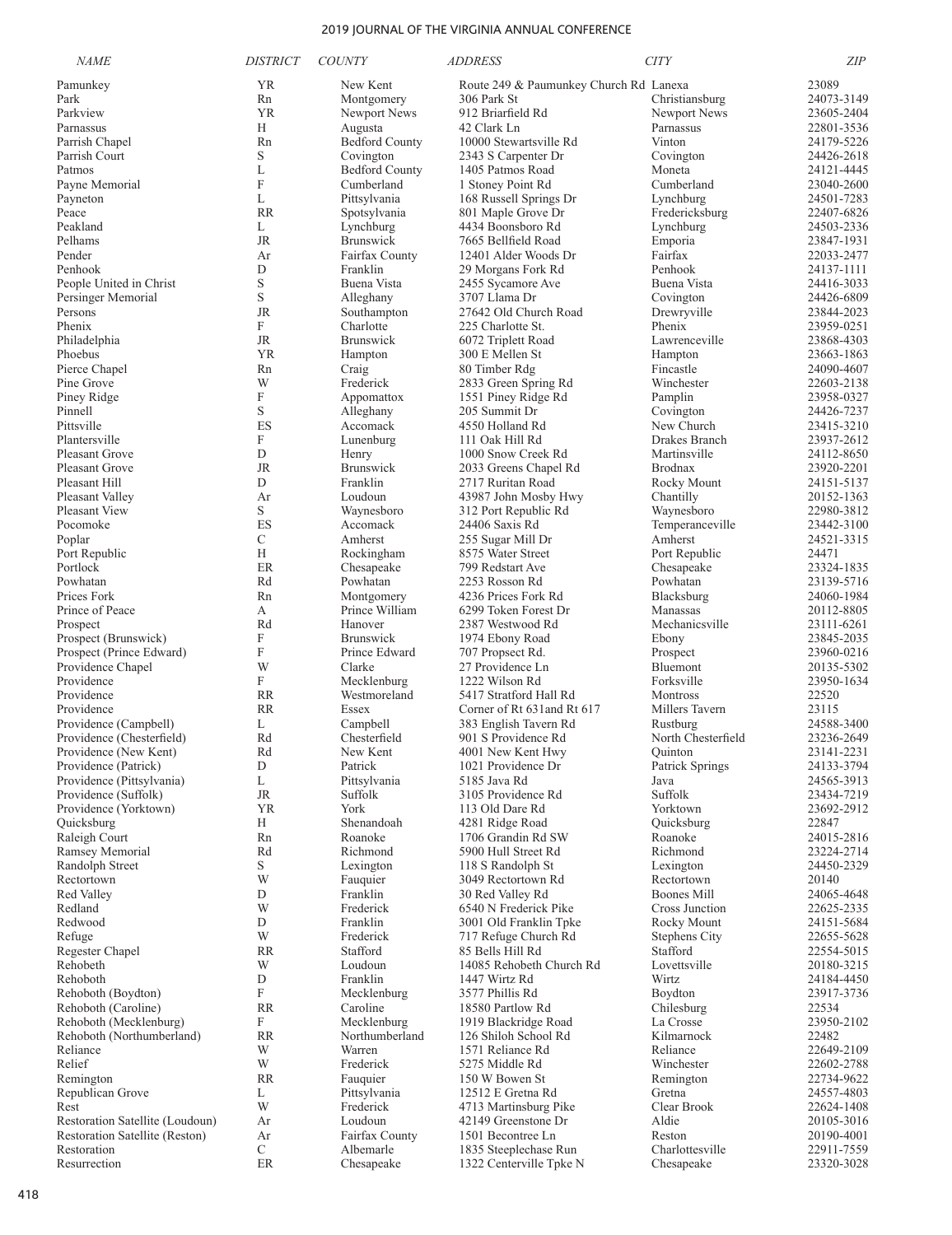| <b>NAME</b>                                 | <b>DISTRICT</b> | <b>COUNTY</b>                    | <b>ADDRESS</b>                                  | <b>CITY</b>                    | ZIP                      |
|---------------------------------------------|-----------------|----------------------------------|-------------------------------------------------|--------------------------------|--------------------------|
| Reveille                                    | Rd              | Richmond                         | 4200 Cary Street Rd                             | Richmond                       | 23221-2526               |
| Richardsville                               | $\mathcal{C}$   | Culpeper                         | 29235 Richards Ferry Rd                         | Richardsville                  | 22736-1950               |
| Ridgeway                                    | D               | Henry                            | 160 Church St                                   | Ridgeway                       | 24148-0078               |
| Ridings Chapel                              | W               | Warren                           | 1635 Salem Church Rd                            | <b>Stephens City</b>           | 22655-5647               |
| RISE                                        | Н               | Harrisonburg City                | 60 W Market St                                  | Harrisonburg                   | 22801-3709               |
| Rising Hope Mission                         | А               | Fairfax County                   | 8220 Russell Rd                                 | Alexandria                     | 22309-8218               |
| River Road                                  | Rd              | Henrico                          | 8800 River Rd                                   | Richmond                       | 23229-7802               |
| Riverside                                   | H               | Rockingham                       | 16174 Brocks Gap Rd                             | Fulks Run                      | 22830-2032               |
| Riverton                                    | W               | Warren                           | 55 E Strasburg Rd                               | Front Royal                    | 22630-4600               |
| Riverview                                   | ES              | Accomack                         | 21383 Southside Rd                              | Onancock                       | 23417-2654               |
| Riverview                                   | <b>YR</b>       | Isle of Wight                    | 19696 Smith's Neck Road                         | Rescue                         | 23424-9998               |
| Roberts Memorial                            | А               | Alexandria                       | 606A S Washington St                            | Alexandria                     | 22314-4110               |
| Rock Spring                                 | $\mathcal{C}$   | Nelson                           | 1655 Rock Spring Rd                             | Faber                          | 22938-2766               |
| Rock Springs<br>Rock                        | D<br>${\bf F}$  | Pittsylvania<br><b>Brunswick</b> | 2445 Rocksprings Rd<br>75 Rock Church Rd        | Ringgold<br>Lawrenceville      | 24586-5615<br>23868-4525 |
| Rockingham Court                            | Rn              | Roanoke County                   | 4615 Bryan Rd                                   | Roanoke                        | 24014-6705               |
| Rocky Hill                                  | F               | Nottoway                         | 2630 Military Rd                                | Amelia                         | 23002                    |
| Rocky Hock (Surry)                          | <b>JR</b>       | <b>Sussex</b>                    | 2745 White Marsh Rd                             | Wakefield                      | 23888                    |
| Rocky Mount                                 | D               | Franklin                         | 35 N Main St                                    | Rocky Mount                    | 24151-1504               |
| Rocky Mount                                 | F               | Buckingham                       | 236 Rocky Mountain Rd                           | Dillwyn                        | 23936-2642               |
| Rocky Run                                   | <b>JR</b>       | Dinwiddie                        | 14925 Glebe Rd                                  | Dewitt                         | 23840-2407               |
| Rodes                                       | $\mathcal{C}$   | Nelson                           | 286 Avon Rd                                     | Afton                          | 22920-3109               |
| Rose Park                                   | C               | Madison                          | 318 Shelby Rd                                   | Madison                        | 22748                    |
| Ross Harbour                                | D               | Patrick                          | 6260 Elamsville Rd                              | Stuart                         | 24171-3266               |
| Roszell Chapel                              | W               | Loudoun                          | 37141 Snickersville Turnpike                    | Philomont                      | 20131                    |
| Round Hill (Frederick)                      | W               | Frederick                        | 2993 Northwestern Pike                          | Winchester                     | 22603-3824               |
| Round Hill (Loudoun)                        | W               | Loudoun                          | 11 W Loudoun St                                 | Round Hill                     | 20141-2430               |
| Rouzies Chapel                              | Rd              | Hanover                          | 21089 Green Bay Rd                              | Beaverdam                      | 23015-1103               |
| Rustburg                                    | L               | Campbell                         | 664 Village Hwy                                 | Rustburg                       | 24588-4374               |
| Saint Andrew                                | L               | Pittsylvania                     | 10164 E Gretna Rd                               | Gretna                         | 24557-4842               |
| Saint Andrew's                              | А               | Alexandria                       | 845 N Howard St                                 | Alexandria                     | 22304-5456               |
| Saint Andrew's                              | Rd              | Henrico                          | 9801 Fort King Rd                               | Richmond                       | 23229-3843               |
| Saint Andrew's (Portsmouth)                 | ER<br>ER        | Portsmouth                       | 5615 Portsmouth Blvd<br>717 Tucson Rd           | Portsmouth                     | 23701-1834<br>23462-6406 |
| Saint Andrew's (Va Beach)<br>Saint George's | А               | Virginia Beach<br>Fairfax County | 4910 Ox Rd                                      | Virginia Beach<br>Fairfax      | 22030-4513               |
| Saint James                                 | А               | Alexandria                       | 5200 Fillmore Ave                               | Alexandria                     | 22311-1202               |
| Saint James                                 | S               | Augusta                          | 3777 Churchville Ave                            | Churchville                    | 24421-2500               |
| Saint James                                 | <b>YR</b>       | Hampton                          | 1533 W Queen St                                 | Hampton                        | 23669-3665               |
| Saint James (Ferrum)                        | D               | Franklin                         | 9625 Franklin St                                | Ferrum                         | 24088-4581               |
| Saint James (Pleasant Valley)               | H               | Rockingham                       | 1525 Cecil Wampler Road                         | Pleasant Valley                | 22848                    |
| Saint John's                                | А               | Fairfax County                   | 5312 Backlick Rd                                | Springfield                    | 22151-3313               |
| Saint John's                                | D               | Pittsylvania                     | 1452 Stony Mill Rd                              | Danville                       | 24540-6910               |
| Saint John's                                | F               | Nottoway                         | 17502 Namozine Road                             | Amelia                         | 23002                    |
| Saint John's                                | H               | Shenandoah                       | 116 S High St                                   | Edinburg                       | 22824-3083               |
| Saint John's                                | S               | Buena Vista                      | 351 E 21st St                                   | Buena Vista                    | 24416-2717               |
| Saint John's (Atlantic)                     | ES              | Accomack                         | 10352 Atlantic Rd                               | Atlantic                       | 23303-2105               |
| Saint John's (Staunton)                     | S               | Staunton                         | 1716 N Augusta St                               | Staunton                       | 24401-2429               |
| Saint Luke's                                | Ar              | Fairfax County                   | 7628 Leesburg Pike                              | Falls Church                   | 22043-2004               |
| Saint Luke's                                | $\mathbf D$     | Danville<br>Chesterfield         | 3090 N Main St                                  | Danville                       | 24540-1741               |
| Saint Luke's<br>Saint Luke's                | Rd<br>YR        | York                             | 4101 Fordham Rd<br>300 Ella Taylor Rd           | North Chesterfield<br>Yorktown | 23236-1135<br>23692-3236 |
| Saint Mark                                  | ER              | Portsmouth                       | 4320 Twin Pines Rd                              | Portsmouth                     | 23703-1635               |
| Saint Mark's                                | А               | Prince William                   | 7803 Well St                                    | Manassas                       | 20111-2103               |
| Saint Mark's                                | F               | Nottoway                         | 2587 Snead Spring Rd.                           | Crewe                          | 23930-4104               |
| Saint Mark's                                | JR              | Petersburg                       | 225 Claremont St                                | Petersburg                     | 23805-1413               |
| Saint Mark's                                | Rd              | Chesterfield                     | 11551 Lucks Ln                                  | Midlothian                     | 23114-1220               |
| Saint Mark's                                | Rn              | <b>Botetourt</b>                 | 19 Cedar Ridge Dr                               | Daleville                      | 24083-3072               |
| Saint Mark's                                | $\mathbf S$     | Waynesboro                       | 2316 W Main St                                  | Waynesboro                     | 22980-1723               |
| Saint Mark's                                | W               | Fauquier                         | 6516 Main St                                    | The Plains                     | 20198-2236               |
| Saint Mark's                                | <b>YR</b>       | Hampton                          | 99 E Mercury Blvd                               | Hampton                        | 23669-2970               |
| Saint Matthew                               | <b>YR</b>       | Mathews                          | 1581 Garden Creek Rd                            | Mathews                        | 23109-2040               |
| Saint Matthew's                             | A               | Fairfax County                   | 8617 Little River Tpke                          | Annandale                      | 22003-3604               |
| Saint Matthew's                             | Rd              | Goochland                        | 1706 St Matthews Ln                             | Richmond                       | 23233-7426               |
| Saint Matthias                              | <b>RR</b>       | Stafford                         | 426 Deacon Rd                                   | Fredericksburg                 | 22405-1718               |
| Saint Paul                                  | А               | Prince William                   | 1400 G St                                       | Woodbridge                     | 22191-1605               |
| Saint Paul                                  | <b>RR</b>       | Caroline                         | 25187 Signboard Rd                              | Ruther Glen                    | 22546-3700               |
| Saint Paul<br>Saint Paul                    | Rn<br><b>YR</b> | Roanoke<br>Mathews               | 502 Gilmer Ave NW<br>5555 New Point Comfort Hwy | Roanoke<br>Susan               | 24016-1715<br>23163-2110 |
| Saint Paul (Christiansburg)                 | Rn              | Montgomery                       | 220 W Main St                                   | Christiansburg                 | 24073-2946               |
| Saint Paul (Rockingham)                     | H               | Harrisonburg                     | 1251 Samuels Rd                                 | Elkton                         | 22827-2777               |
| Saint Paul's                                | ER              | Chesapeake                       | 437 Providence Rd                               | Chesapeake                     | 23325-4602               |
| Saint Paul's                                | S               | Staunton                         | 2000 Shutterlee Mill Rd                         | Staunton                       | 24401-1787               |
| Saint Paul's (Craigsville)                  | $\mathbf S$     | Augusta                          | 31 Craig St                                     | Craigsville                    | 24430                    |
| Saint Peter's                               | Н               | Rockingham                       | 6439 E Point Rd                                 | Elkton                         | 22827-2301               |
| Saint Peter's                               | Rd              | Hanover                          | 15599 Mountain Rd                               | Montpelier                     | 23192-2912               |
| Saint Stephen's                             | А               | Fairfax County                   | 9203 Braddock Rd                                | Burke                          | 22015-1613               |
| Saint Thomas                                | ES              | Accomack                         | St Thomas Rd                                    | Parksley                       | 23421-0000               |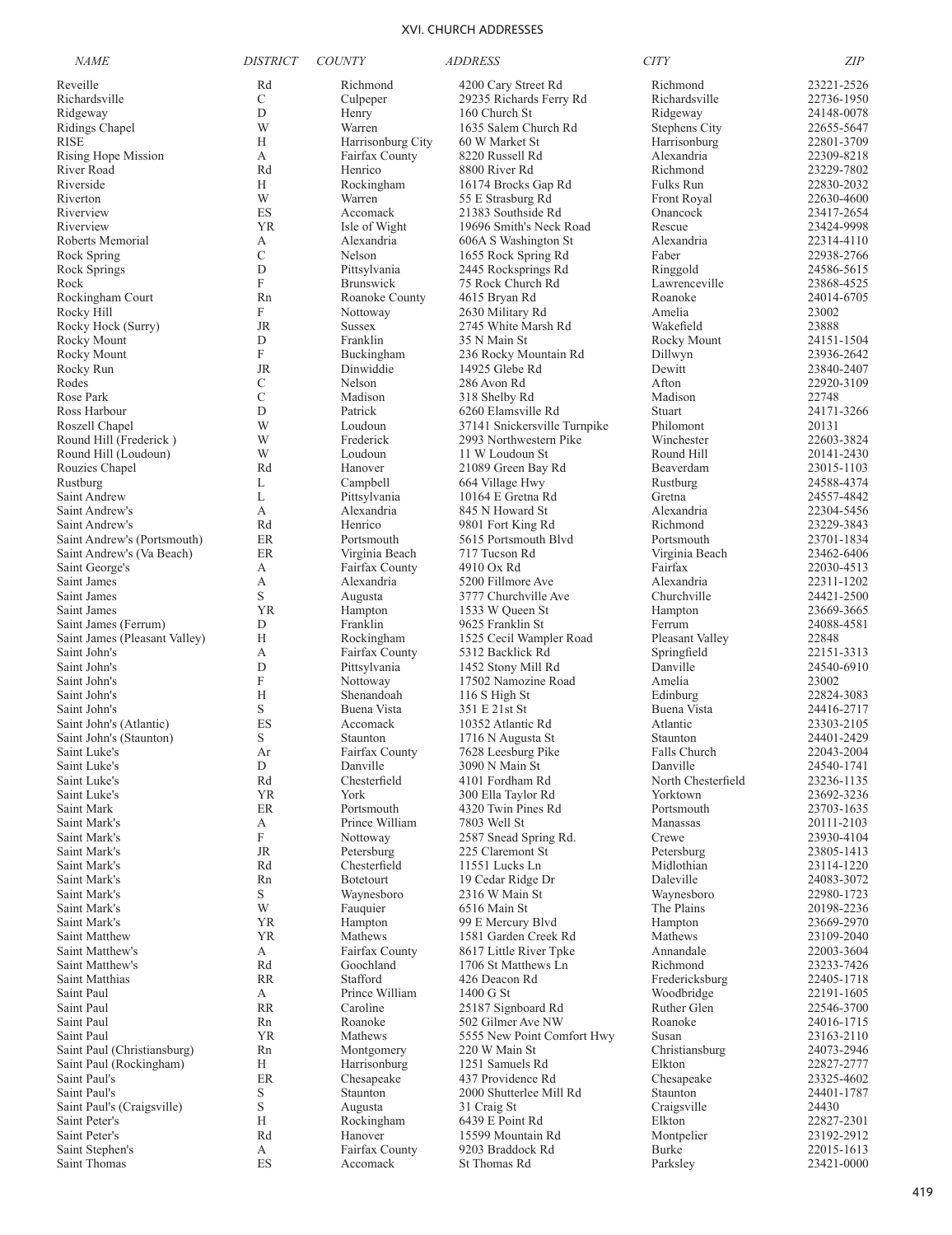| <b>NAME</b>                           | <i>DISTRICT</i>           | <b>COUNTY</b>             | <i>ADDRESS</i>                                | <b>CITY</b>                 | <b>ZIP</b>               |
|---------------------------------------|---------------------------|---------------------------|-----------------------------------------------|-----------------------------|--------------------------|
| Saint Thomas (Manassas)               | А                         | Manassas                  | 8899 Sudley Rd                                | Manassas                    | 20110-4728               |
| Salem                                 | ER                        | Virginia Beach            | 2057 Salem Rd                                 | Virginia Beach              | 23456-1309               |
| Salem                                 | <b>RR</b>                 | Stafford                  | 74 Brent Point Rd                             | Stafford                    | 22554-2826               |
| Salem (Amelia)                        | $\mathbf F$               | Amelia                    | 11310 Clementown Rd                           | Amelia Court House          | 23002-5132               |
| Salem (Bedford)                       | L                         | <b>Bedford County</b>     | 3717 Forbes Mill Rd                           | Bedford                     | 24523-3326               |
| Salem (Buckingham)                    | F                         | Buckingham                | 2160 Ca Ira Rd                                | Dillwyn                     | 23936-9804               |
| Salem (Campbell)                      | L                         | Campbell                  | 5216 Colonial Hwy                             | Evington                    | 24550-2324               |
| Salem (Fluvanna)                      | $\mathcal{C}$             | Fluvanna                  | 850 Salem Church Rd                           | Palmyra                     | 22963                    |
| Salem (Gloucester)                    | <b>YR</b>                 | Gloucester<br>Mathews     | 11408 Salem Church Rd                         | Gloucester                  | 23061-2748               |
| Salem (Mathews)                       | <b>YR</b><br>F            | Mecklenburg               | 1099 Salem Church Road                        | Mathews<br>South Hill       | 23109-0425               |
| Salem (Mecklenburg)<br>Salem (Orange) | $\mathcal{C}$             | Orange                    | 3088 Busy Bee Rd<br>28123 Constitution Hwy    | Rhoadesville                | 23970-6049<br>22542-8841 |
| Salem (Patrick)                       | D                         | Patrick                   | 159 Salem Church Rd                           | Patrick Springs             | 24133-3261               |
| Salem (Petersburg)                    | <b>JR</b>                 | Prince George             | 19312 Templeton Rd                            | Carson                      | 23830-9409               |
| Salem (Prince George)                 | <b>JR</b>                 | Prince George             | 9010 Hines Rd                                 | Disputanta                  | 23842-8551               |
| Sandbridge Community Chapel           | ER                        | Virginia Beach            | 3041 Sandpiper Rd                             | Virginia Beach              | 23456-4436               |
| Sanford                               | ES                        | Accomack                  | 23169 Belinda Rd                              | Sanford                     | 23426-3005               |
| Sangerville                           | H                         | Augusta                   | 31 Clark Ln                                   | Churchville                 | 24421-2015               |
| Sardis                                | $\mathcal{C}$             | Amherst                   | 147 Sardis Rd                                 | Amherst                     | 24521-4924               |
| Sardis                                | $\mathbf F$               | Mecklenburg               | 3152 Marengo Rd                               | La Crosse                   | 23950-2420               |
| Saxis                                 | ES                        | Accomack                  | 21037 Saxis Rd                                | Saxis                       | 23427-0000               |
| Scottsburg                            | F                         | Halifax                   | 2220 Scottsburg Rd.                           | Clover                      | 24534-3281               |
| Scottsville                           | $\mathcal{C}$             | Albemarle                 | 158 E Main St                                 | Scottsville                 | 24590-4139               |
| Seavs Chapel                          | $\mathcal{C}$             | Fluvanna                  | 4910 Shore Rd                                 | Palmyra                     | 22963-5005               |
| Shackelfords Chapel                   | <b>YR</b>                 | King and Queen            | 2895 Pierce Rd                                | Saluda                      | 23149-2621               |
| Shady Grove                           | F                         | Halifax                   | 8007 E. Hyco Rd.                              | South Boston                | 24592-6904               |
| Shady Grove                           | <b>RR</b>                 | Spotsylvania              | 11007 W Catharpin Rd                          | Spotsylvania                | 22551-5303               |
| Shady Grove (Mechanicsville)          | Rd                        | Hanover                   | 8209 Shady Grove Rd                           | Mechanicsville              | 23111-2211               |
| Shady Grove (Short Pump)<br>Sharon    | Rd<br><b>JR</b>           | Henrico<br><b>Sussex</b>  | 4825 Pouncey Tract Rd<br>18133 Comans Well Rd | Glen Allen<br>Yale          | 23059-5738<br>23897-5003 |
| Sharon                                | L                         | Campbell                  | 259 Dogwood St                                | Appomattox                  | 24522-4066               |
| Shepherds                             | <b>RR</b>                 | King and Queen            | 163 Fleets Mill Rd                            | Saint Stephens Church       | 23148                    |
| Sherando                              | S                         | Augusta                   | 2022 Howardsville Tpke                        | <b>Stuarts Draft</b>        | 24477-2540               |
| Sherbourne                            | Rd                        | Chesterfield              | 2619 Sherbourne Rd                            | North Chesterfield          | 23237-1118               |
| Shiloh                                | Н                         | Shenandoah                | 2594 John Marshall Hwy                        | Strasburg                   | 22657-4306               |
| Shiloh                                | L                         | <b>Bedford County</b>     | Graves Mill Rd                                | Lynchburg                   | 24502                    |
| Shiloh                                | <b>RR</b>                 | Caroline                  | 22410 Mattaponi Trl                           | Milford                     | 22514-2525               |
| Shiloh                                | Rn                        | <b>Botetourt</b>          | 519 Shiloh Drive                              | Eagle Rock                  | 24085                    |
| Shiloh                                | Rn                        | Roanoke County            | 7509 Newport Rd                               | Catawba                     | 24070-2835               |
| Shiloh (Mecklenburg)                  | F                         | Mecklenburg               | 3088 Busy Bee Rd                              | South Hill                  | 23970-6049               |
| Shiloh (Montpelier)                   | Rd                        | Hanover                   | 17420 Shiloh Church Rd                        | Montpelier                  | 23192-2010               |
| Shockeysville                         | W                         | Frederick                 | 139 Holiday Rd                                | Winchester                  | 22603-1565               |
| Signpost                              | ES                        | Accomack                  | 3089 Fleming Rd                               | Sign Post                   |                          |
| Siloam                                | L                         | Pittsylvania              | 168 Russell Springs Dr                        | Lynchburg                   | 24501-7283               |
| Silverbrook                           | А<br><b>YR</b>            | Fairfax County            | 8616 Silverbrook Rd                           | Lorton<br>Gloucester        | 22079-3014<br>23061-4804 |
| Singleton<br>Skipwith                 | Rd                        | Gloucester<br>Henrico     | 5869 Ware Neck Rd<br>2211 Skipwith Rd         | Richmond                    | 23294-3425               |
| Sleepy Hollow                         | Ar                        | Fairfax County            | 3435 Sleepy Hollow Rd                         | Falls Church                | 22044-1006               |
| Smith Chapel                          | Ar                        | Fairfax County            | 11321 Beach Mill Rd                           | <b>Great Falls</b>          | 22066-3019               |
| Smith Memorial                        | D                         | Henry                     | 2703 Daniels Creek Rd                         | Collinsville                | 24078-1395               |
| Smiths Chapel                         | ES                        | Accomack                  | 35475 Upshur's Neck Rd                        | Quinby                      | 23423-0000               |
| Smiths Grove                          | <b>JR</b>                 | Dinwiddie                 | 8301 Smith Grove Ln                           | North Dinwiddie             | 23803-7553               |
| Smyrna                                | $\mathbf F$               | Prince Edward             | 3377 James Madison Hwy                        | Sheppards                   | 23960                    |
| Smyrna                                | L                         | Amherst                   | 1003 Matohoe Rd                               | Monroe                      | 24574                    |
| Snead Memorial (Wachapreague)         | ES                        | Accomack                  | 33016 Seaside Rd                              | Wachapreague                | 23480-0000               |
| Somerton                              | <b>JR</b>                 | Suffolk                   | 8610 Whaleyville Blvd                         | Suffolk                     | 23438-9746               |
| South Covington                       | $\mathbf S$               | Alleghany                 | 1911 S Kadel Ave                              | Covington                   | 24426-2572               |
| South Hill<br>South River             | $\boldsymbol{\mathrm{F}}$ | Mecklenburg               | 105 Franklin St                               | South Hill<br>Stanardsville | 23970-2007               |
| South Roanoke                         | C<br>Rn                   | Greene<br>Roanoke         | 1497 South River Rd<br>2330 Jefferson St SE   | Roanoke                     | 22973<br>24014-2406      |
| Southall Memorial                     | F                         | Charlotte                 | 6220 Saxkey Rd                                | Saxe                        | 23967-5749               |
| Southview                             | Rn                        | Roanoke                   | 3539 Peters Creek Rd NW                       | Roanoke                     | 24019-2807               |
| Sperryville                           | C                         | Rappahannock              | 3731 Sperryville Pike                         | Sperryville                 | 22740-2152               |
| Spirit and Life                       | А                         | Prince William            | 15425 Beachview Dr                            | Montclair                   | 22025-1025               |
| Springfield                           | А                         | Fairfax County            | 7047 Old Keene Mill Rd                        | Springfield                 | 22150-2804               |
| Stanardsville                         | $\mathcal{C}$             | Greene                    | 25 Court St                                   | Stanardsville               | 22973                    |
| Stanley                               | H                         | Page                      | 162 E Main St                                 | Stanley                     | 22851-4034               |
| Stanleytown                           | D                         | Henry                     | 24 Maplewood Ave                              | Stanleytown                 | 24168-3025               |
| Starr-Bolar                           | $\mathbf S$               | Augusta                   | 49 Poor Farm Rd                               | Warm Springs                | 24484-2370               |
| <b>Stephens City</b>                  | W                         | Frederick                 | 5291 Main St                                  | <b>Stephens City</b>        | 22655-2633               |
| Sterling                              | Ar                        | Loudoun                   | 304 E Church Rd                               | Sterling                    | 20164-2926               |
| Stonewall                             | Rn                        | Floyd                     | 4085 Floyd Hwy N                              | Floyd                       | 24091-2905               |
| Strasburg                             | H                         | Shenandoah                | 114 W Washington St                           | Strasburg                   | 22657-2146               |
| Stuart<br>Sudley                      | D<br>А                    | Patrick<br>Prince William | 105 E Blue Ridge St<br>5308 Sudley Road       | Stuart<br>Catharpin         | 24171-1704<br>20143-0096 |
| Sunset Drive (Broadway)               | H                         | Rockingham                | 127 S Sunset Dr                               | Broadway                    | 22815-9426               |
| Surry                                 | <b>JR</b>                 | Surry                     | 357 Colonial Trl E                            | Surry                       | 23883-2702               |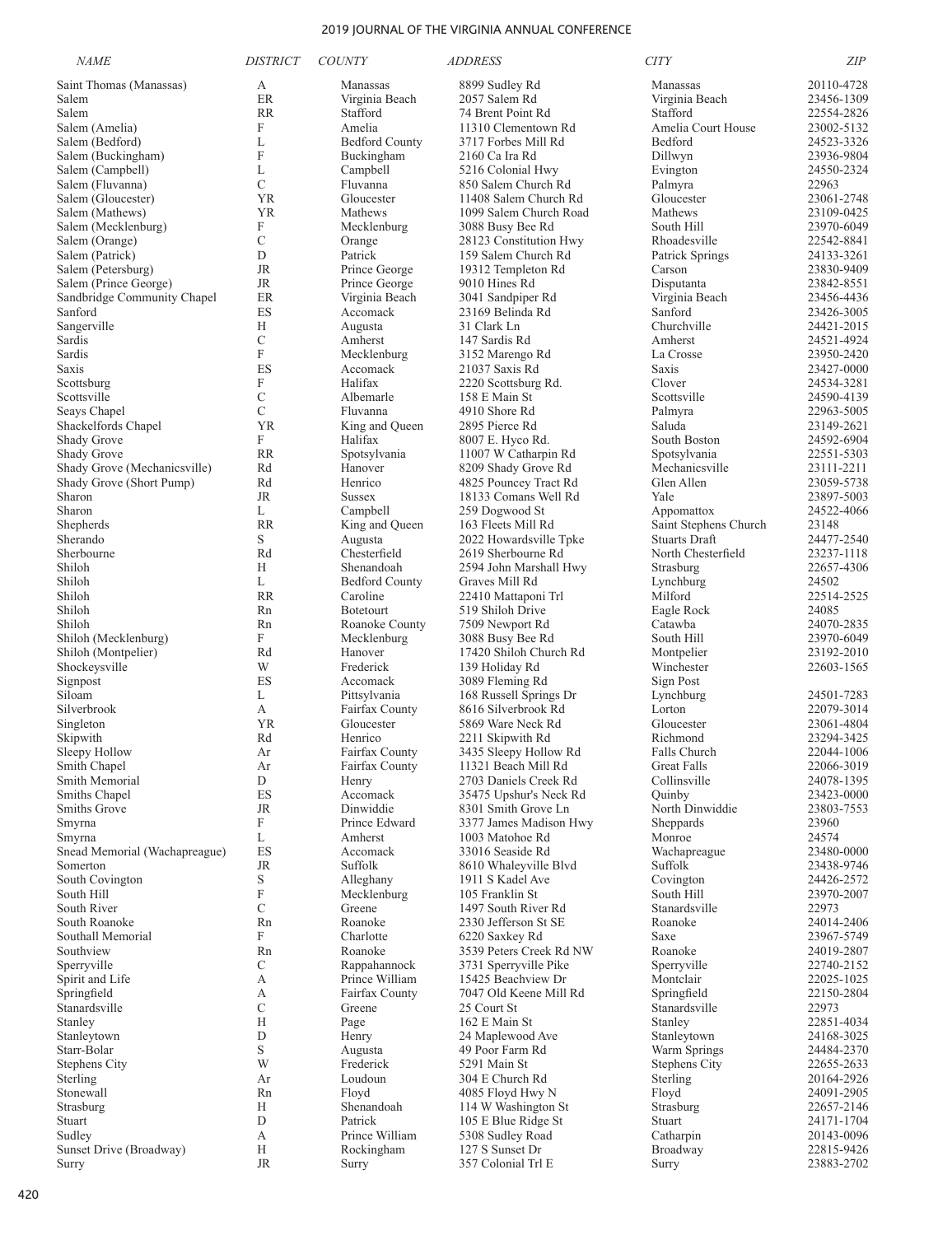| <b>NAME</b>                                  | <b>DISTRICT</b>                | <b>COUNTY</b>                     | <i>ADDRESS</i>                                      | <b>CITY</b>                          | <b>ZIP</b>               |
|----------------------------------------------|--------------------------------|-----------------------------------|-----------------------------------------------------|--------------------------------------|--------------------------|
| Susanna Wesley                               | YR                             | Gloucester                        | 3900 George Washington Hwy                          | Ordinary                             | 23131                    |
| Swain Memorial (Tangier)                     | ES                             | Accomack                          | 16094 Main Ridge Rd                                 | Tangier Island                       | 23440-0000               |
| Swansonville                                 | D                              | Pittsylvania                      | 16492 Franklin Tpke                                 | Dry Fork                             | 24549-3638               |
| Sycamore                                     | JR                             | Prince George                     | 9710 Old Stage Rd                                   | Prince George                        | 23875-2105               |
| Sydenstricker                                | А                              | Fairfax County                    | 8508 Hooes Rd                                       | Springfield                          | 22153-1703               |
| Tabernacle                                   | ER<br>F                        | Virginia Beach                    | 1265 Sandbridge Rd                                  | Virginia Beach                       | 23456-4041               |
| Tabernacle<br>Tabernacle                     | <b>RR</b>                      | Amelia<br>Spotsylvania            | 6100 Tabernacle Church Rd<br>7310A Old Plank Rd     | Amelia Court House<br>Fredericksburg | 23002-0263<br>22407-8625 |
| Tabernacle                                   | YR                             | New Kent                          | 20051 Tabernacle Rd                                 | Barhamsville                         | 23011-2112               |
| Tabernacle (Poquoson)                        | YR                             | Poquoson                          | 831 Poquoson Ave                                    | Poquoson                             | 23662-1723               |
| Tappahannock Memorial                        | <b>RR</b>                      | Essex                             | 345 Earl St                                         | Tappahannock                         | 22560                    |
| Thalia                                       | ER                             | Virginia Beach                    | 4321 Virginia Beach Blvd                            | Virginia Beach                       | 23452-1204               |
| The Chapel at Lansdowne Woods                | Ar                             | Loudoun                           | 19375 Magnolia Grove Sq                             | Lansdowne                            | 20176-5180               |
| The Garden                                   | ER                             | Norfolk                           | 2709 Greendale Ave                                  | Norfolk                              | 23518-4604               |
| The Gathering at Scott Memorial              | ER                             | Virginia Beach                    | 409 First Colonial Rd                               | Virginia Beach                       | 23454-4606               |
| Thomas Chapel                                | F                              | Cumberland                        | 1313 Cartersville Rd                                | Cartersville                         | 23027-9626               |
| Thrasher Memorial                            | Rn                             | Roanoke County                    | 707 E Washington Ave                                | Vinton                               | 24179-2146               |
| Three Oaks Fellowship<br>Thrifts Chapel      | Rn<br>F                        | <b>Bedford County</b><br>Nottoway | 12392 Hardy Rd<br>Corner of Marshalltwn & Poorhouse | Hardy<br>Victoria                    | 24101-4238<br>23974      |
| Timberlake                                   | L                              | Campbell                          | 21649 Timberlake Rd                                 | Lynchburg                            | 24502-7401               |
| Toms Brook                                   | Н                              | Shenandoah                        | 3263 Main Street                                    | Toms Brook                           | 22660                    |
| <b>Totten Chapel</b>                         | S                              | Highland                          | Hiner Mill Road                                     | Moyers, WV                           | 26815                    |
| Travis Chapel                                | ES                             | Northampton                       | 6412 Sunnyside Rd                                   | Cape Charles                         | 23310-2608               |
| Trinity                                      | Ar                             | Fairfax County                    | 1205 Dolley Madison Blvd                            | McLean                               | 22101-3019               |
| Trinity                                      | <b>RR</b>                      | Essex                             | 5428 Richmond Hwy                                   | Millers Tavern                       | 23115-0157               |
| Trinity                                      | <b>RR</b>                      | King George                       | 9425 Kings Hwy                                      | King George                          | 22485-3425               |
| Trinity                                      | Rd                             | Henrico                           | 903 Forest Ave                                      | Richmond                             | 23229-6633               |
| Trinity                                      | Rn                             | Roanoke                           | 305 Mountain Ave SW                                 | Roanoke                              | 24016-4003               |
| Trinity (Alexandria)                         | А                              | Alexandria                        | 2911 Cameron Mills Rd                               | Alexandria                           | 22302-2518               |
| Trinity (Amelia)                             | F                              | Amelia                            | 9061 Washington St                                  | Amelia Court House                   | 23002-4965               |
| Trinity (Appomattox)<br>Trinity (Buchanan)   | L<br>Rn                        | Appomattox<br><b>Botetourt</b>    | 4901 Oakville Rd<br>19637 Main St                   | Appomattox<br>Buchanan               | 24522-8328<br>24066-5498 |
| Trinity (Buckingham)                         | F                              | Buckingham                        | 13463 W James Anderson Hwy                          | Buckingham                           | 23921-3130               |
| Trinity (Cape Charles)                       | ES                             | Northampton                       | 109 Plum St                                         | Cape Charles                         | 23310-3233               |
| Trinity (Catlett)                            | <b>RR</b>                      | Fauquier                          | 9280 Old Dumfries Rd                                | Catlett                              | 20119-2035               |
| Trinity (Chesterfield)                       | JR                             | Chesterfield                      | 6600 Greenyard Dr                                   | Chesterfield                         | 23832-0004               |
| Trinity (Christiansburg)                     | Rn                             | Montgomery                        | 2732 Ellett Rd                                      | Christiansburg                       | 24073                    |
| Trinity (Church Road)                        | JR                             | Dinwiddie                         | 4814 Courthouse Road                                | Church Road                          | 23833-2500               |
| Trinity (Danville)                           | D                              | Danville                          | 405 Arnett Blvd                                     | Danville                             | 24540-2841               |
| Trinity (Disputanta)                         | JR                             | Prince George                     | 10021 County Dr                                     | Disputanta                           | 23842-7517               |
| Trinity (Isle of Wight)                      | <b>YR</b><br>S                 | Isle of Wight                     | 201 Cedar St<br>147 S Main St                       | Smithfield                           | 23430-1303<br>24450-2315 |
| Trinity (Lexington)<br>Trinity (Mecklenburg) | $\mathbf F$                    | Lexington<br>Mecklenburg          | 1072 Trinity Church Rd                              | Lexington<br>South Hill              | 23970-5432               |
| Trinity (Newport News)                       | YR                             | Newport News                      | 228 29th St                                         | Newport News                         | 23607-3910               |
| Trinity (North Garden)                       | C                              | Albemarle                         | 4637 Plank Rd                                       | North Garden                         | 22959-2041               |
| Trinity (Orange)                             | $\mathcal{C}$                  | Orange                            | 143 W Main St                                       | Orange                               | 22960-1528               |
| Trinity (Petersburg)                         | <b>JR</b>                      | Petersburg                        | 215 S Sycamore St                                   | Petersburg                           | 23803-4265               |
| Trinity (Poquoson)                           | YR                             | Poquoson                          | 1294 Poquoson Ave                                   | Poquoson                             | 23662-1849               |
| Trinity (Rockingham)                         | Н                              | Rockingham                        | 2505 Rinaca's Corner Road                           | $\rm{Elkton}$                        | 22827                    |
| Tyreeanna                                    | L                              | Lynchburg                         | 5215 Tyreeanna Rd                                   | Lynchburg                            | 24504-3723               |
| Union Chapel                                 | $\boldsymbol{\mathrm{F}}$      | Mecklenburg                       | Rock Church Rd.                                     | Boydton                              | 23917-4665               |
| Union Forge<br>Union                         | Н<br>$\boldsymbol{\mathrm{F}}$ | Shenandoah<br>Halifax             | 131 Union Forge Rd<br>4121 E Hyco Rd                | Edinburg<br>South Boston             | 22824<br>24592-6904      |
| Union (Accomac)                              | ES                             | Accomack                          | 1491 Stockton Ave                                   | Greenbackville                       | 23356-3367               |
| Union (Bedford)                              | L                              | <b>Bedford County</b>             | Union Church Road at Quarles Road Thaxton           |                                      | 24174                    |
| Unison                                       | W                              | Loudoun                           | 21148 Unison Rd                                     | Middleburg                           | 20117-3808               |
| United Christian Parish                      | Ar                             | Fairfax County                    | 11508 N Shore Dr                                    | Reston                               | 20190-4316               |
| Upperville                                   | W                              | Loudoun                           | 1134 Delaplane Grade Rd                             | Upperville                           | 20184-1729               |
| Urbanna                                      | <b>YR</b>                      | Middlesex                         | 221 Marston Ave                                     | Urbanna                              | 23175-0217               |
| Uzzell                                       | <b>YR</b>                      | Isle of Wight                     | 15363 Uzzell Church Rd                              | Smithfield                           | 23430-7411               |
| Vale                                         | Ar                             | Fairfax County                    | 11528 Vale Rd                                       | Oakton                               | 22124-1342               |
| Verona                                       | Н<br>F                         | Augusta                           | 406 Lee Hwy                                         | Verona                               | 24482-2571               |
| Victoria<br>Vincents Grove                   | JR                             | Lunenburg<br>Southampton          | 900 Lee Ave.<br>21215 Buckhorn Quarter Rd           | Victoria<br>Courtland                | 23974-9788<br>23837-2456 |
| Vine                                         | Ar                             | Fairfax County                    | 2501 Gallows Rd                                     | Dunn Loring                          | 22027-1311               |
| Virginia Beach                               | ER                             | Virginia Beach                    | 212 19th St                                         | Virginia Beach                       | 23451-3302               |
| Virginia Chapel                              | S                              | Augusta                           | 81 Wilkinson Ave                                    | <b>Hot Springs</b>                   | 24445-2721               |
| Virginia Korean                              | ER                             | Suffolk                           | 5701 Lee Farm Ln                                    | Suffolk                              | 23435-1721               |
| Vision of Hope                               | Н                              | Rockingham                        | 1723 Port Republic Rd                               | Rockingham                           | 22801-3535               |
| Wakefield                                    | JR                             | <b>Sussex</b>                     | 205 W Church St                                     | Wakefield                            | 23888-2954               |
| Walker Chapel                                | Ar                             | Arlington                         | 4102 N Glebe Rd                                     | Arlington                            | 22207-4529               |
| Walkers                                      | $\mathcal{C}$                  | Madison                           | 7402 Orange Rd                                      | Raidant                              | 22732                    |
| Wallace Memorial                             | <b>YR</b>                      | Hampton                           | 6 Johnson Rd                                        | Hampton                              | 23664-2125               |
| Walmsley Boulevard                           | Rd                             | Richmond                          | 2950 Walmsley Blvd                                  | Richmond                             | 23234-2517               |
| Walton Memorial<br>Wards Chapel              | S<br>F                         | Alleghany<br>Nottoway             | 100 Walton Church Ln<br>7818 Namozine Rd            | Clifton Forge<br>Crewe               | 24422-3700<br>23930-2511 |
| Warrenton                                    | А                              | Fauquier                          | 341 Church St                                       | Warrenton                            | 20186-2713               |
|                                              |                                |                                   |                                                     |                                      |                          |

421